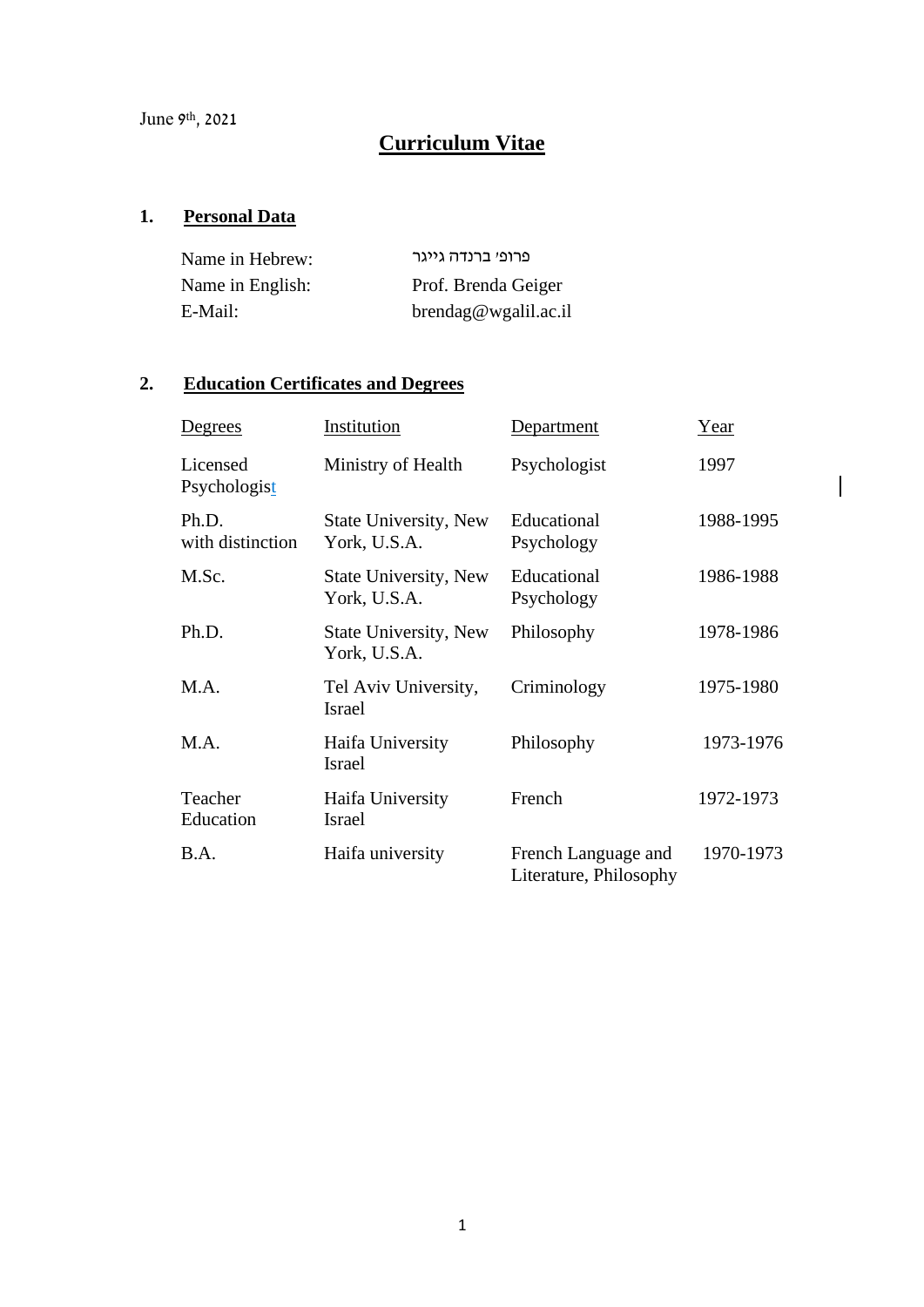#### **3.Title of the Master thesis in criminology**

Social Justice and Juvenile Delinquency in The Kibbutz And and In Towns **Supervisor:** Prof Giora Rahav

**Title of the Master thesis** in Philosophy The is-ought fallacy **Supervisor:** Prof. Talmor & Prof. Rauch

**Tittle of the Doctoral Thesis:** in Educational Psychology The New Father: A Study of Attachment to Primary Caregiving Fathers**. Supervisor:** Prof. Joan Newman**.**

# **Tittle of the Doctoral Thesis in Legal philosophy**

The Family, Justice, and Delinquency**.**

 **Supervisors:** Prof. William Reese & Prof. Travis Hirschi.

# **4. Academic Ranks**

| Rank                   | <b>Percentage</b><br>position | From-to   | Institution                |
|------------------------|-------------------------------|-----------|----------------------------|
| Associate<br>Professor | $100\%$                       | 2012-2019 | Western Galilee<br>College |
| Associate<br>Professor | 40%                           | 2017-2019 | <b>Zefat College</b>       |
| Associate<br>Professor | 30%                           | 2014-2018 | <b>Zefat College</b>       |

# **5. Supervising Graduate and Post-Graduate Students**

| Name of<br>Student                                             | Degree | Year | Thesis Title                                                                                                                                                                             |
|----------------------------------------------------------------|--------|------|------------------------------------------------------------------------------------------------------------------------------------------------------------------------------------------|
| <b>Ravital Raphael</b><br>Gordon College<br>Dept. of Education | M.Ed.  | 2018 | Evaluation of an Integrative Psycho-<br><b>Educational Program for Children at</b><br>Risk: The Perspective of Mothers from<br>Ethiopia                                                  |
| Shlomit UZan<br>Gordon College<br>Dept. of Education           | M.Ed.  | 2018 | The Cycle of Caucasian Generations in<br>Israel: Perception of 3rd generation<br>Caucasian female immigrants on ducation,<br>conflict and socio-cultural integration in<br><b>Israel</b> |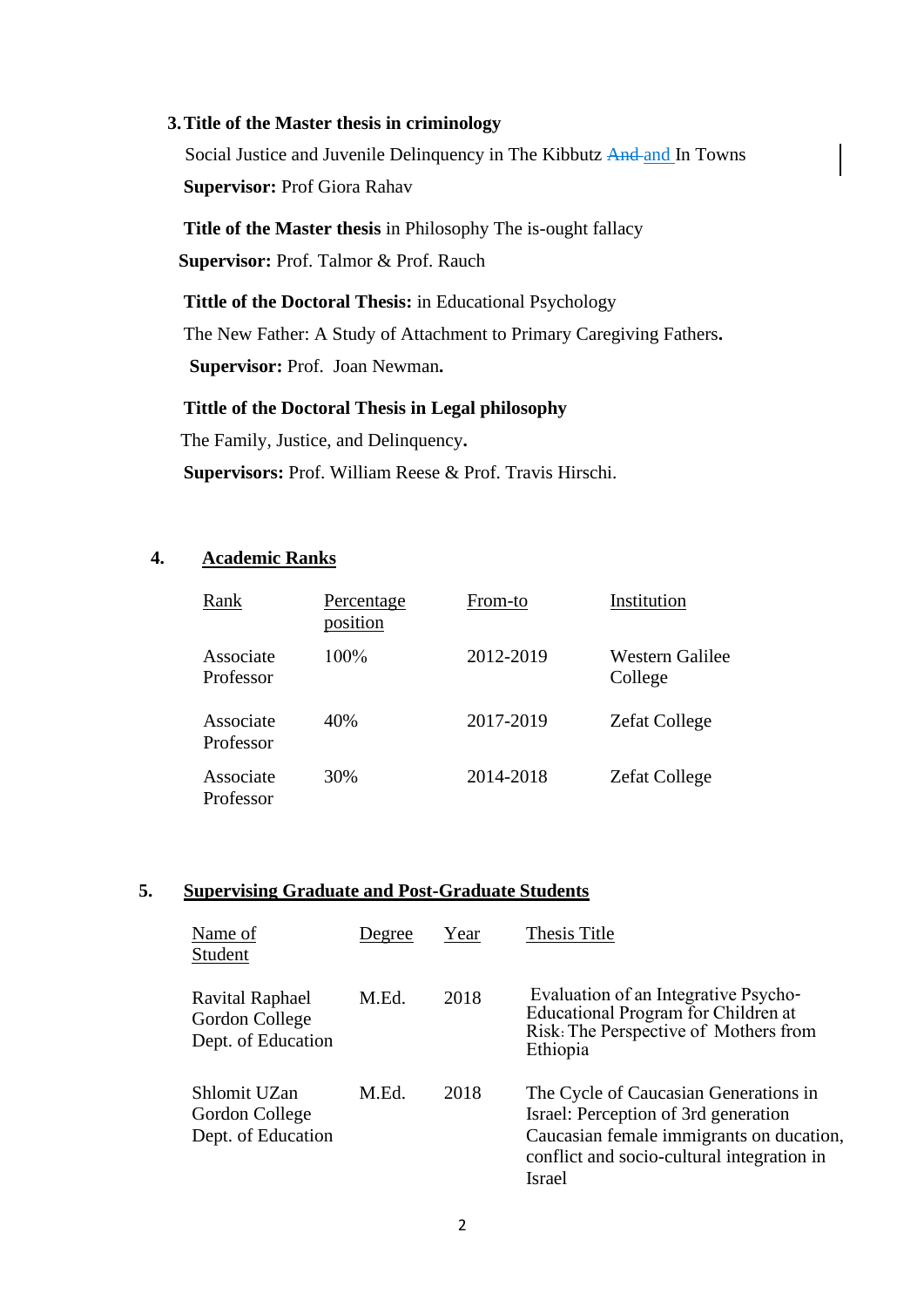| Name of<br>Student                                                                      | Degree | Year | Thesis Title                                                                                                                                        |
|-----------------------------------------------------------------------------------------|--------|------|-----------------------------------------------------------------------------------------------------------------------------------------------------|
| Irena Manuvahov<br>Gordon College<br>Dept. of Education                                 | M.Ed.  | 2018 | Perceptions of immigrant mothers from<br>Caucasus to Israel on the importance of<br>education and access to higher education for<br>their daughters |
| Nurit Uzan<br>Gordon College<br>Dept. of Education                                      | M.Ed.  | 2018 | Education and culture from the perspective of<br>grand-mothers immigrant from the Caucasus<br>in Israel Upon immigration to Israel                  |
| Yael Ariel Hebrew<br>University,<br>Jerusalem<br>Dept of Criminal<br>Justice            | M.A    | 2012 | Women engaging sex work and the law                                                                                                                 |
| Yael Yogev,<br>University of Malta<br>Dept of human<br>rights                           | M.A    | 2002 | Imprisoned Mothers; Motherhood and<br>Victimization                                                                                                 |
| Orna Achrai,<br>University of Malta<br>Dept. of Human<br>rights $\&$<br>Democratization | M.A    | 2002 | Rights of institutionalized juvenile<br>delinquents                                                                                                 |

# **6. Grants and Awards**

2014: President Award for Research excellence, Western Galilee College, 2013: President Award for Research excellence, Western Galilee College, 1995: President Distinguished Dissertation Award. Albany, New York 1994: State University of New York Benevolent Dissertation Award. Albany, 1994: American Psychological Association Dissertation Award. USA 1986-1993: Research and Teaching Fellowships, Educational Psychology & Statistics. State University of New York at Albany 1978-1986: Teaching Assistantships and Fellowships, Philosophy. SUNYA 1975-1976: Rottery Club Award. Haifa University, Israel.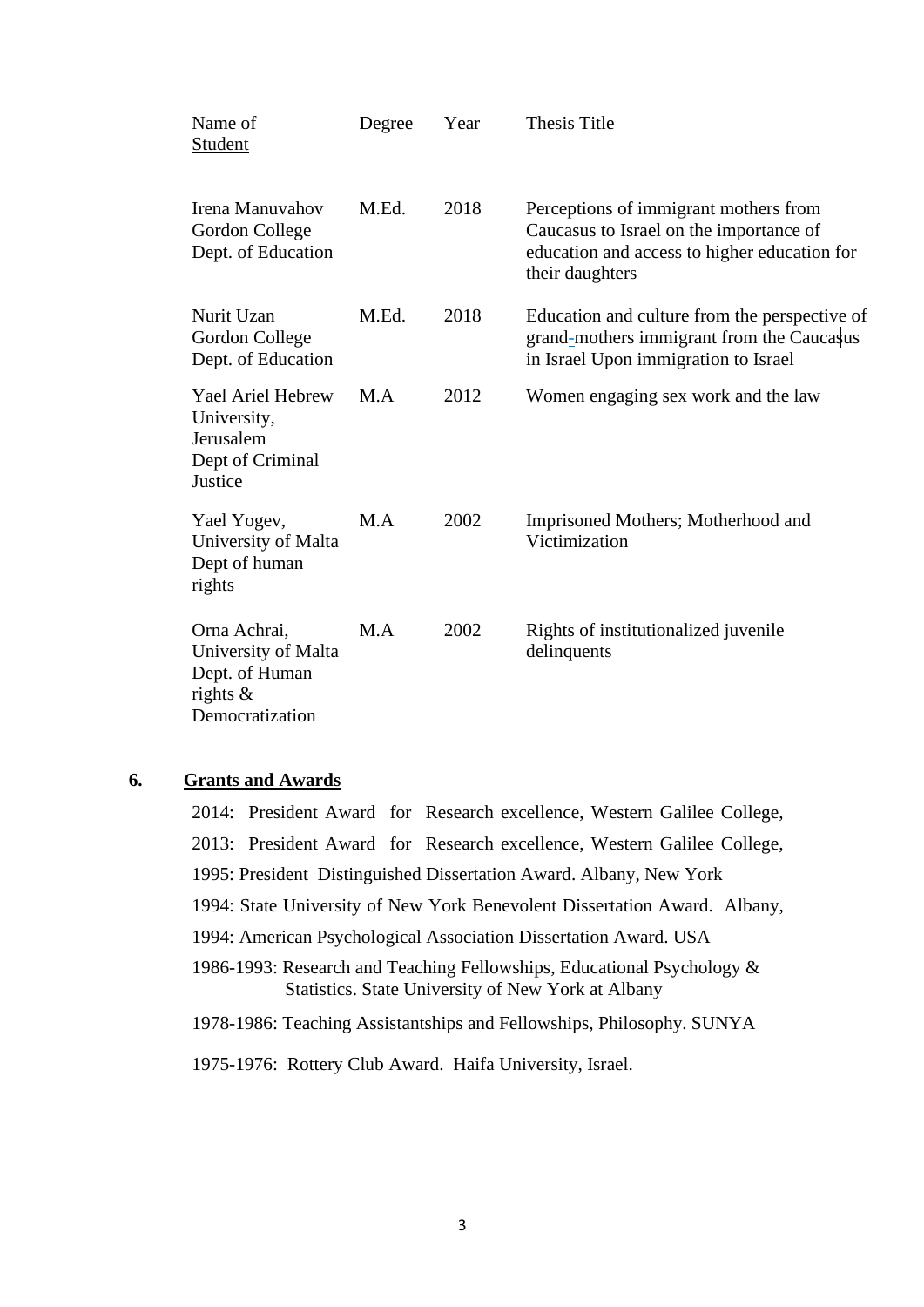# **7. Research Grants**

| From-To   | <b>Funding Agency</b>                           | Title of Research                                                            | Amount     |
|-----------|-------------------------------------------------|------------------------------------------------------------------------------|------------|
| 2018-2019 | <b>Western Galilee</b><br>College fund          | Arab students access to higher<br>education across three generations         | 10,000 NIS |
| 2014-2017 | Ruppin Institute of<br>Migration, Joint and     | Ohlim from France speak of the<br>dimensions of multicultural fluency        | 30,000 NIS |
| 2012-2014 | <b>Mofet Research</b><br>Agency                 | Single mothers access to higher<br>education                                 | 40,000 NIS |
| 2009-2011 | Department of<br>Higher education               | Female Arab students access to<br>higher education                           | 40,000 NIS |
| 2008-2010 | <b>Mofet Research</b><br>institute              | Racial, ethnic and cultural<br>intolerance as experienced by 6 <sup>th</sup> | 40,000NIS  |
| 2007-2009 | Israeli Criminology                             | Verbal Aggression between<br>teachers and students in 6 <sup>th</sup> grade  | 4,000NIS   |
| 2006      | Israeli Criminology                             | Druze women resistance to<br>husband violence in the extended                | 4,000NIS   |
| 2005      | Dafna Izraeli<br>Research fund                  | Mizrahi women daily forms of<br>resistance                                   | 4,000NIS   |
| 2003      | Ministry of<br>education, Mesila                | Marginal youth filming community<br>police patrol                            | 40,000NIS  |
| 2003      | <b>Canadian Federation</b><br>and Jewish Agency | Multiculturalism, friendship &<br>coexistence of Arab and Jews in the        | 40,000NIS  |

# **8. Positions Held**

| From-To   | Institution                | Discipline                                 | Title             |
|-----------|----------------------------|--------------------------------------------|-------------------|
| 2013-2019 | Western Galilee<br>College | Criminology                                | Professor         |
| 2013-2019 | <b>Zefat College</b>       | <b>Behavioral</b><br>Science<br>Psychology | Professor         |
| 1997-2012 | <b>Zefat College</b>       | Criminology                                | Senior lecturer   |
| 1997-2012 | Western Galilee<br>College | Criminology                                | Senior lecturer   |
| 2006-2009 | Bet-Berl College           | Criminology $\&$<br>Law Enforcement        | Senior Researcher |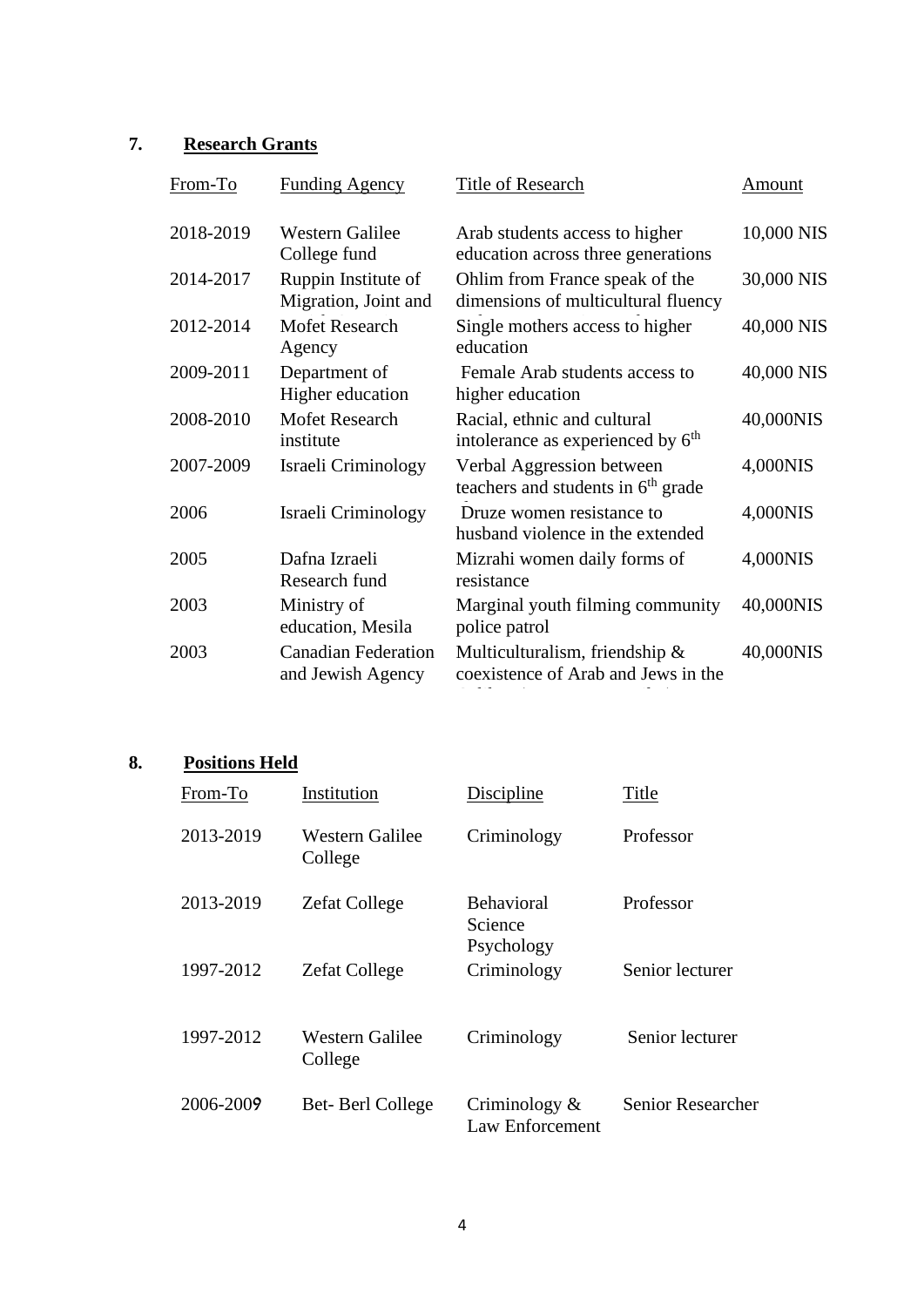| From-To   | Institution                                               | Discipline                                    | Title                                          |
|-----------|-----------------------------------------------------------|-----------------------------------------------|------------------------------------------------|
| 1998-2001 | East London Law<br>School: Israeli<br>campus              | Sociology of Law                              | Lecturer                                       |
| 1999-2001 | Jordan Valley<br>College                                  | Criminology $\&$<br>Educational<br>psychology | Lecturer                                       |
| 1996-1997 | <b>Richard Stockton</b><br>College, New<br>Jersey, U.S.A. | <b>Behavioral</b><br>Sciences                 | <b>Assistant Professor</b><br>Title in the USA |

# **9. Additional Professional Experience (Public Positions)**

| From-To       | <b>Type of Activity or Appointment</b>                                                                                                       |
|---------------|----------------------------------------------------------------------------------------------------------------------------------------------|
| 2015-2021     | Member of Prison Review Board, Nominated by Israeli Criminal Justice<br>Association & Ministry of Interior                                   |
| 2015-2021     | Lay Judge on Parole Board, Israeli Court of Justice                                                                                          |
| 2015-2021     | Volunteer in Women Forum Mashu le Mishu, Misgav                                                                                              |
| 2004-2021     | Reviewer of Q1 and Q2 refereed journals in Psychology and Criminal Justice                                                                   |
| 2009-2013     | Senior researcher: Hermon Prison, Sex offender Rehabilitation Unit<br><b>Assessment and Evaluation</b>                                       |
| 2010-2012     | Students supervisor in Arab and Jewish Juvenile Institutions                                                                                 |
| 2004-2011     | Israeli Association of Criminology, member of the board of directors and chair<br>of the committee on youth violence.                        |
| $2002 - 2011$ | Assessment of Youth with behavioral problems.                                                                                                |
| 2010-2011     | Nominated Expert on the Research Board of Euro-Mediterranean University<br>(EMUNI)                                                           |
| 2009-2011     | Practicum supervisor in an Institution for young Arab offenders Nof Harim,<br>Yarka                                                          |
| 2006-2007     | Zefat Academic College Conference organizer on Drug addiction and<br>Rehabilitation                                                          |
| 2002-2004     | Head of teacher Union in the Western Galilee College and Zefat Academic<br>College.                                                          |
| 2004-2006     | Researcher in Mazrah Mental Health Clinic                                                                                                    |
| 1998-1999     | Buberian therapy with Marginal Youth in Residential Institution, Manof,<br>Acre.                                                             |
| May 21, 1997  | Expert testimony given before the New York State Assembly Hearings<br>concerning the adoption of Shared Parenting Custody Statutes., Albany, |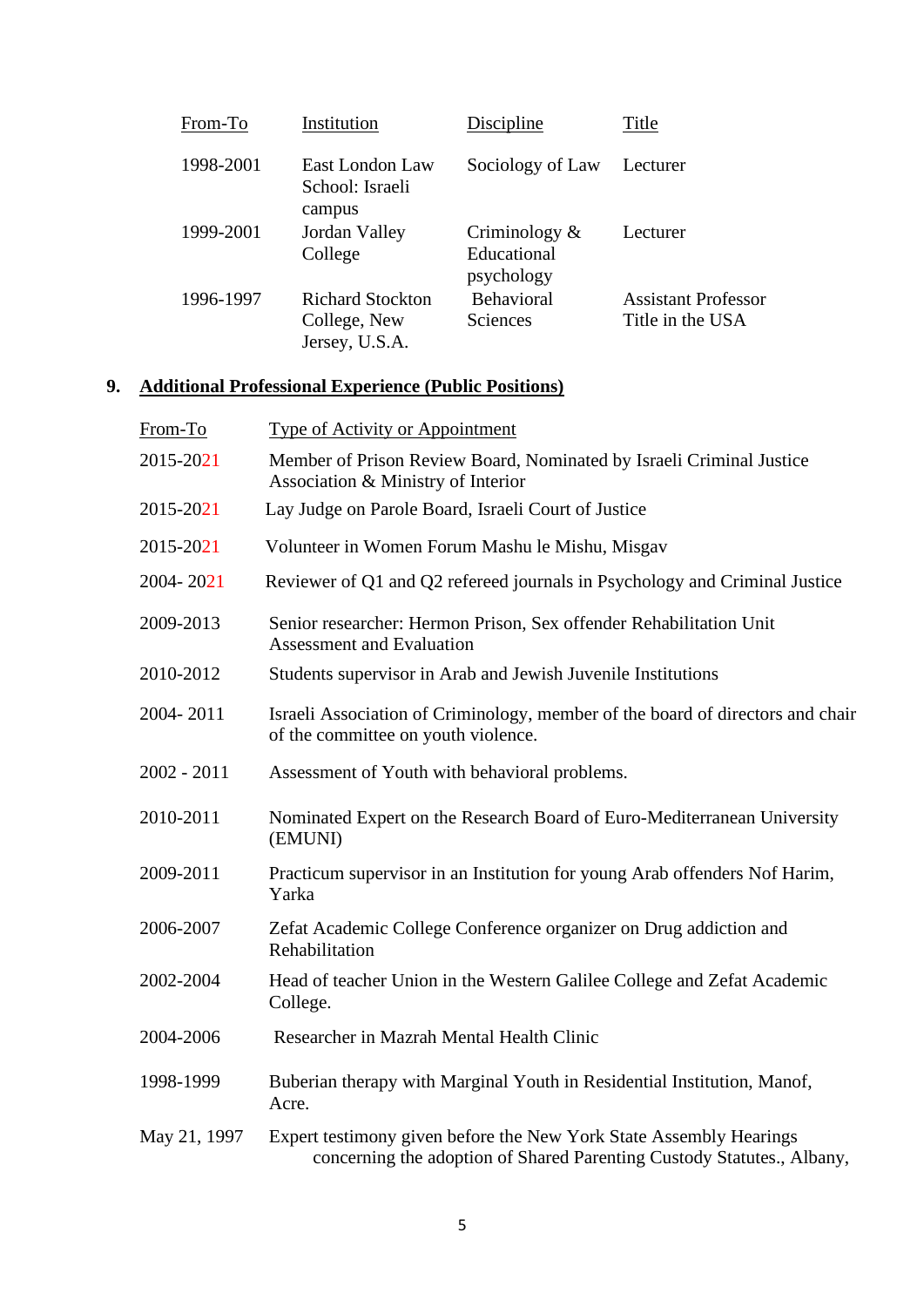| Aug. 19, 1997 | Expert testimony given before Glens Fall Court concerning Shared Parenting<br>in custody disputes. Glens Falls, New York. |
|---------------|---------------------------------------------------------------------------------------------------------------------------|
| 1975-1977     | Corner street educator, Ministry of education Haifa, Israel.                                                              |
| 1973-1977     | Volunteer in the Bridging Gap Unit for the culturally disadvantaged Haifa<br>university.                                  |

### **10. Scientific Areas of Specialization**

Children rights, Violence against women and children. Immigrant and minorities ethnic groups perception of discrimination and multicultural integration.

### **11. Academic Profile**

The candidate has published 3 books and more than 30 articles in Highly ranked refereed Journal. Her research interest focuses on violence (physical, emotional/verbal and sexual) against women, children and immigrant/ethnic group members and their resistant efforts.

- Professor Geiger gives voice children and women strategies of resistance to verbal and physical abuse perpetrated against them.
- Geiger, B. (2017). Sixth graders in Israel recount their experience of verbal abuse by teachers in the classroom. *Child abuse and Neglect,* 63, 95-105.
- Geiger, B. (2008). Druze women strategies of resistance. In: N. Ronel, K., Jaihankar & M. Bensimon (Eds.), *Trends and issues in victimology.* New Castle, UK: Cambridge Scholar Publishing, Chap.15, (pp. 300-319).
- Geiger, B. (2006). Crime, prostitution, drugs, and insanity: Female offenders' resistant strategies to abuse and domination. In*ternational Journal of Offender Therapy and Comparative Criminology*, *50*, 582-594. *Q2*

In the following articles Prof. Geiger gives a voice to these minorities to convey in their perception of discrimination and desire to integrate their culture and traditions with those of the dominant culture.

- Geiger, B. (2011). Separate but Equals Teachers' Racial, Ethnic and Cultural Intolerance as Experienced in 6th Grade Israeli Classrooms. *Psychological Studies 57(*1),75- 85, DOI 10.1007/s12646-011-0141-7
- Geiger, B. (2013). [Ethiopian Males Account for the Double Acts of Murder and](http://www.researchgate.net/publication/258139889_Ethiopian_Males_Account_for_the_Double_Acts_of_Murder_and_Suicide_Committed_by_Males_in_Ethiopian_Families_Postmigration_to_Israel)  [Suicide Committed by Males in Ethiopian Families PostMigration to Israel.](http://www.researchgate.net/publication/258139889_Ethiopian_Males_Account_for_the_Double_Acts_of_Murder_and_Suicide_Committed_by_Males_in_Ethiopian_Families_Postmigration_to_Israel)  *[International Criminal Justice Review, 23](http://www.researchgate.net/publication/258139889_Ethiopian_Males_Account_for_the_Double_Acts_of_Murder_and_Suicide_Committed_by_Males_in_Ethiopian_Families_Postmigration_to_Israel)*(3),233-251.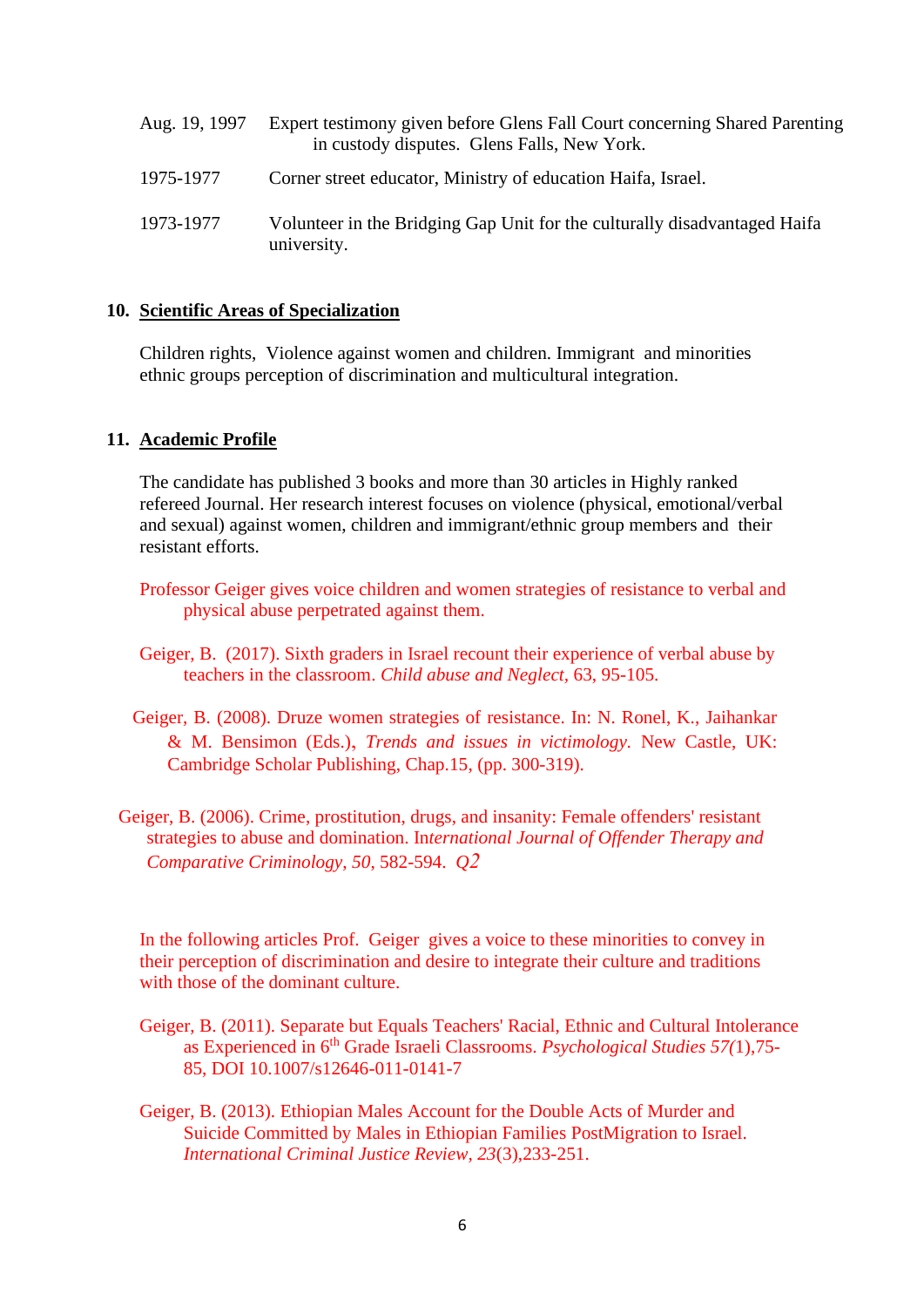Geiger, B., & Alt, D. (2014). Haredi - Chabad women's strengths and aspirations and acculturation experience upon accessing a non-Haredi Institution of higher education in the Northern Galilee. *Women in Judaism: A Multidisciplinary Journal, 11(1).*  Http://wjudaism.library.utoronto.ca/index.php/wjudaism/article/view/21737/0

More recently Geiger focuses on the prevention of sex offenses against children by conducting in-depth interviews with incarcerated sex offenders to find out their accounts and perspective on the offense and rehabilitation and most importantly the deterrent effect of guardians who are to protect their children from sexual predators.

- Geiger, B. & Fischer, M. (In press) The one-time spinner and the spin thrill planner in the act of child molestation. *Journal of child sexual abuse*
- Geiger, B. & Fischer, M. (2017). What Works in Israeli Prison-Based Sex-offender Rehabilitation Programs: Program Participants' Perspective*. International Journal of Offender Therapy and Comparative Criminology*. Doi [10.1177/0306624X17731830](https://doi.org/10.1177%2F0306624X17731830)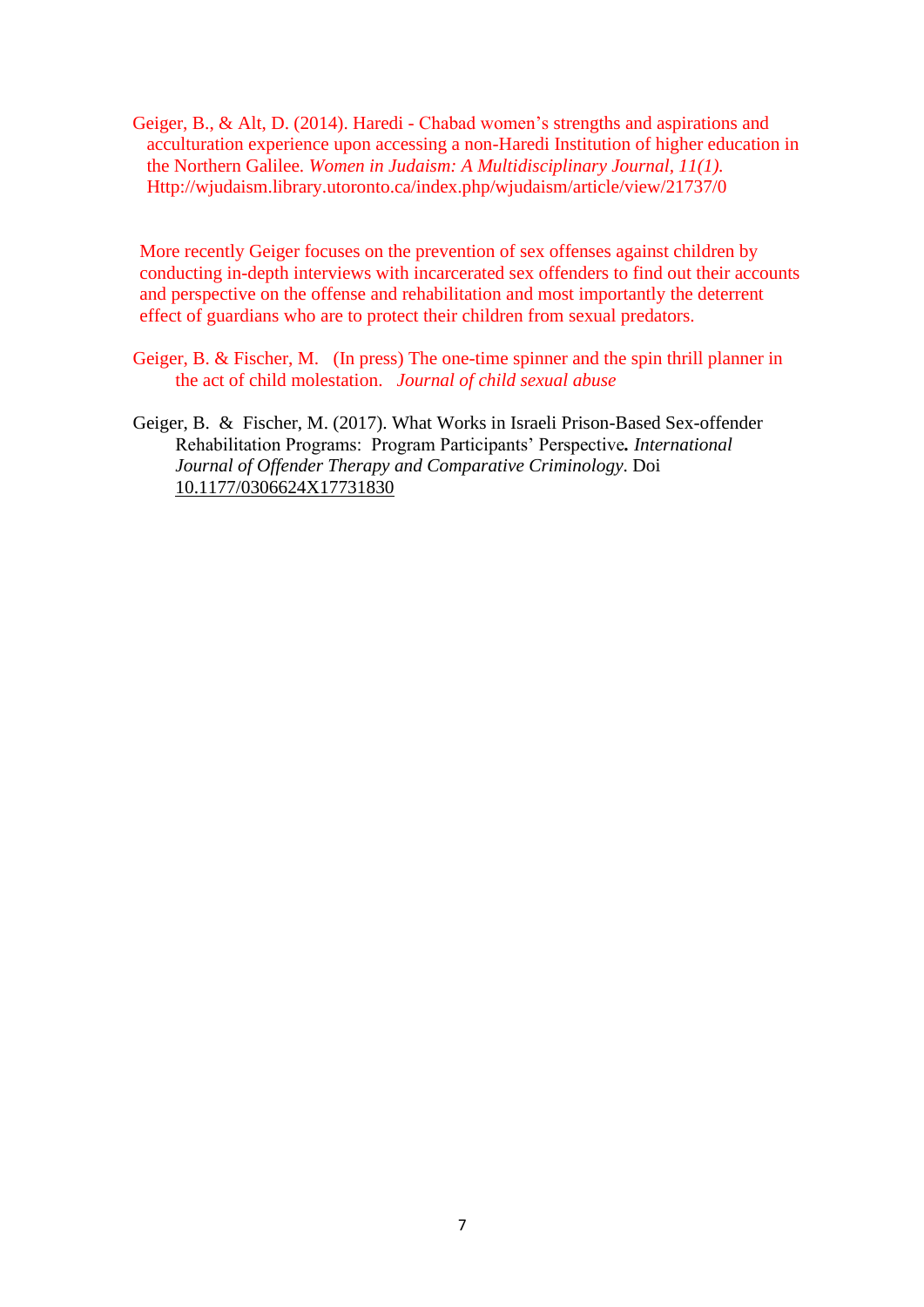# **Publications**

# Prof. Brenda Geiger

**פרסומים שפיטים** *Publications Refereed*

*Books (as author)* )מחברת )ספרים

Geiger, B. (1996). *Fathers as primary caregivers*. Westport, CT: Greenwood Press. 143 pp.

Geiger, B., & Fischer, M. (1995). *Family, justice, and delinquency*. Westport, CT: Greenwood Press. 143 pp.

Fischer, M., & Geiger, B. (1991). *Reform through community: Resocializing offenders in the kibbutz*. Westport, CT: Greenwood Press. 228 pp.

### *Articles and Chapters in Books* **בספרים ופרקים מאמרים**

- גייגר, ב. ) 2009(. האם חזרנו אל שנות ה50-? אפליה, גזענות וחוסר סובלנות המורים כפי שהיא משתקפת בעיני תלמידי כיתות ו'. שבילי מחקר: רשות המחקר הבין מכללתית, ,16 )169- .)179
- גייגר. ב. ותימור, א. )2009(. ההצדקות הפילוסופיות והמוסריות לענישת עב ריינים. בתוך: ש.ג,. שוהם וא. תימור (עורכים), *סוגיות בתורת הענישה,* אוניברסיטת תל אביב, הוצאת אח, (עמ*י* .)23-47
- גייגר, ב. ואחראי, א. )2008(. אסטרטגיות התנגדות של נשים דרוזיות לאלימות בני זוגן. בתוך: י. קים, י., בר- זוהר, וע. לוי (עורכים), *קורבנות : אכיפת החוק, מין וחברה,* תל אביב, הדסה, )עמ' 373-403(.
- Fischer, M., Geiger, B., & Hughes, M. (2012). Female recidivists speak about their experience in drug court while engaging in appreciative inquiry. In: R. Muraskin (Ed.), *It's a Crime: Women and Justice* (5<sup>th</sup> Ed.), Boston: Prentice Hall, (pp. 404-422).
- Geiger, B. (2008). Druze women strategies of resistance. In: N. Ronel, K., Jaihankar & M. Bensimon (Eds.), *Trends and issues in victimology.* New Castle, UK: Cambridge Scholar Publishing, Chap.15, (pp. 300-319).
- Geiger, B., & Fischer, M. (2006). Naming oneself criminal: Gender differences in identity negotiation. In: L. Fiftal & P. Cromwell (Eds.), *In her own words*, Los Angeles: Roxbury Publishing Company, (pp. 45-53).
- Geiger, B. (2002). Immigration and suicide in a multi-ethnic society: Israel. In: D.J. Freilich, G. Newman, S.G. Shoham & M. Addad (Eds.), *Migration, cultural conflict and crime,* England: Dartmouth Publishing, (pp. 261-270).
- Fischer, M., & Geiger, B. (1994). A model for reform following the kibbutz resocialization program. In: N. Pallone (Ed.), *Young victims, young offenders*, New York: Haworth, (pp. 221-237).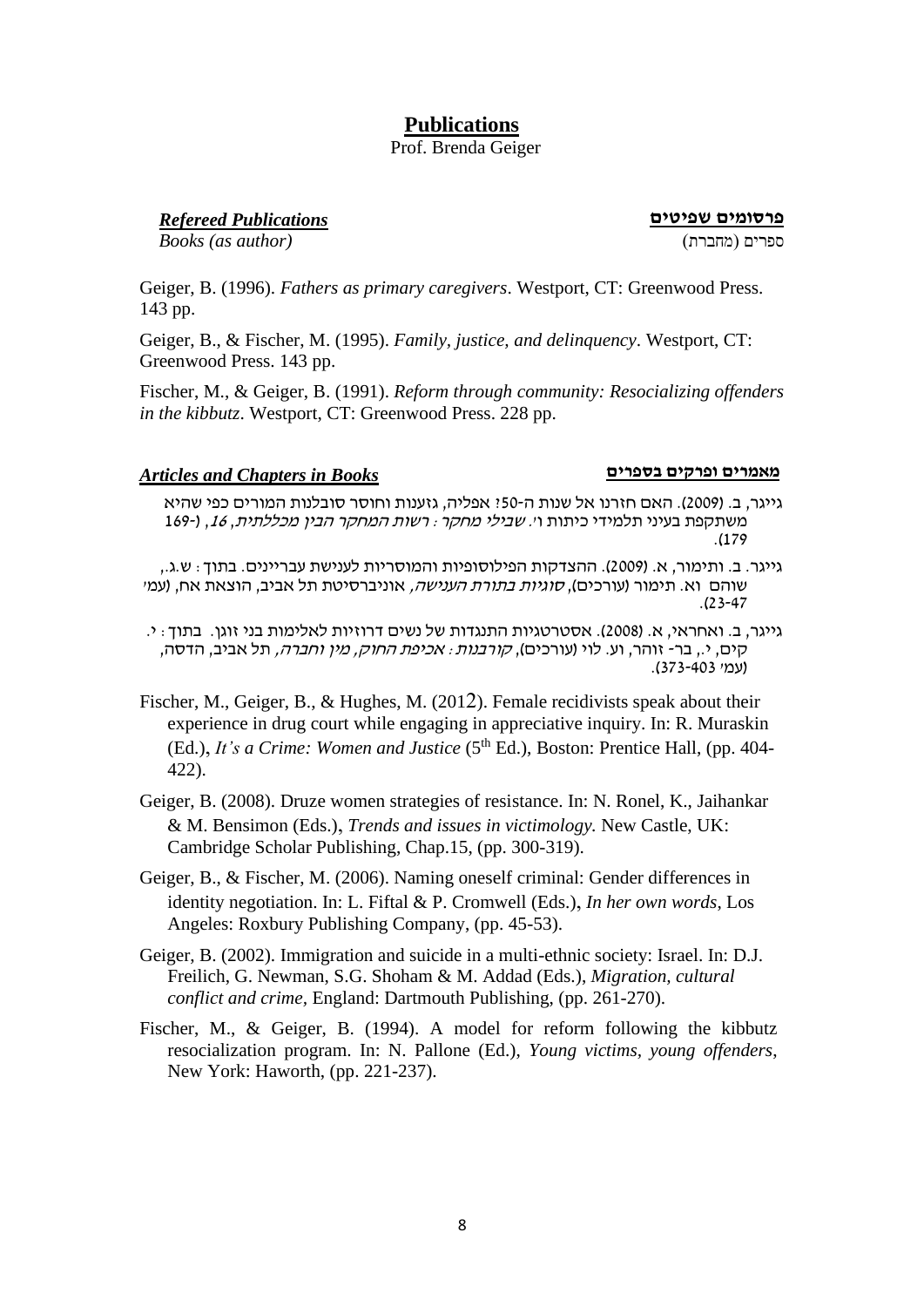### **מאמרים בכתבי עת** *Periodicals in Articles*

- גייגר, ב. (2017). להקשיב להם : סברים של אסירים עברייני מין על עבירתם. *צוהר לבית סוהר, 18*, 134-149 )שפיט(
	- גייגר, ב. (2016). זונות רחוב ותיקות ממדי עוצמה ומסוגלות אישית במצבי סיכון. *קרימינולוגיה* (ישראלית מהדורה 5. (שפיט

אלט, ד. וגייגר,ב. (2016). נשים חרדיות בהשכלה גבוהה : חסמים, עוצמות ושאיפות. *דפים, 61*, .151-173 )שפיט(

- גייגר, ב. ) 2011(. קורבנות או מתנגדות? פשע, סמים וזנות אצל נשים כהתנגדות למצוקה. להתעללות ואטימות של המערכת המשפטית. עבירות ועונשים בישראל תיאוריה וישום: צוהר לבית סוהר, ,14 .136-148 )שפיט(
- גייגר, ב. ) 2009(. האם חזרנו אל שנות ה50- ?אפליה, גזענות וחוסר סובלנות המורים כפי שהיא משתקפת בעיני תלמידי כיתות ו'. שבילי מחקר: רשות המחקר הבין מכללתית, ,<sup>16</sup> .169-179 (שפיט)

## **Geiger, B., & Fischer, M. (In press). One-Time Spinners and Spin-Thrill Seekers in Sex Offenses Against Minors:Is Situational Prevention Possible***?" Journal of Child Sexual Abuse.*

Geiger, B. (2017). What Works in Israeli Prison-Based Sex-offender Rehabilitation Programs: Program Participants' Perspective. *International Journal of Offender Therapy and Comparative Criminology*, [doi.org/10.1177/0306624X17731830](https://doi.org/10.1177/0306624X17731830) Q 2

 Geiger, B. (2017). Sixth graders in Israel recount their experience of verbal abuse by teachers in the classroom. *Child abuse and Neglect, 63*, 95-105. doi: 10.1016/j.chiabu. Q1

- Geiger, B. (2016). An inside look at Israeli police critical incident first responders. C*ontemporary social sciences 11[\(4\)](http://www.tandfonline.com/toc/rsoc21/11/4)*,414-431. Doi.org/10.1080/21582041.2016.1228012 Q2
- Alt, D., & Geiger, B. (2016). An academic program for Orthodox teachers a result of the 'New Horizon' reform': Barriers, strengths, and aspirations. *Dapim - Journal of Theory and Research in Education, 61*, 151 - 173. (Hebrew)
- Geiger, B., & Fischer, M. (2016). Incarcerated sex offenders in rehabilitation account for their offending. *Journal of Investigative Psychology and Offender Profiling*. DOI: 10.1002/jip.1460. Q2
- Geiger, B., & Alt, D. (2014). Haredi Chabad women's strengths and aspirations and acculturation experience upon accessing a non-Haredi Institution of higher education in the Northern Galilee. *Women in Judaism: A Multidisciplinary Journal, 11(1).* Http://wjudaism.library.utoronto.ca/index.php/wjudaism/article/view/21737/0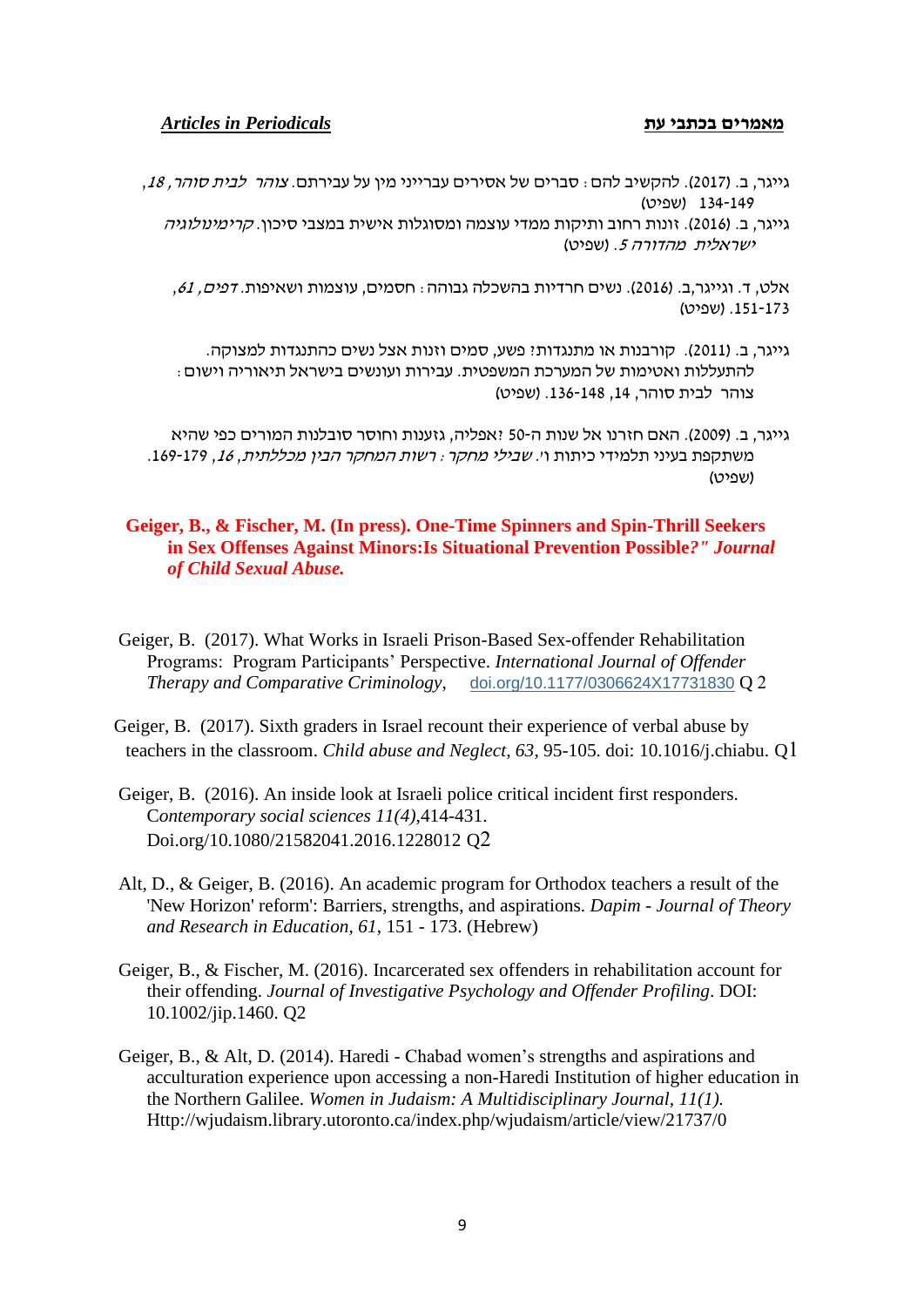- Geiger, B. (2013). Ethiopian males account for the double acts of murder and suicide committed by males in Ethiopian families post migration to Israel. *International Criminal Justice Review, 23(3),233-251 Q1.*
- Geiger, B. (2013). Female Arab students' experience of acculturation and cultural diversity upon accessing higher education in the Northern Galilee-Israel. *International Journal of Higher Education, 2*(3), 91-106. ISSN 1927-6044 E-ISSN 1927-6052. Q2
- Alt, D., & Geiger, B. (2012). Goal Orientations and Tendency to Neutralize Academic Cheating: An Ecological Perspective. *Psychological Studies*, *57*(4), 404-416. DOI 10.1007/s12646-012-0161-y. Q4
- Geiger, B. (2012). Mizrahi women resist. *Journal of Women of the Middle East and the Islamic World, 10,* 97-112. RG Journal Impact: 0.18 \*
- Geiger, B. (2011). Separate but Equals Teachers' Racial, Ethnic and Cultural Intolerance as Experienced in 6th Grade Israeli Classrooms. *Psychological Studies, 57(1),* 75-85. DOI 10.1007/s12646-011-0141-7. Q4
- Fischer, M., & Geiger, B. (2011). What Works: A Bottom-up perspective of female drug court participants. *Journal of Human Behavior and the Social Environment*, 21, 752-765. RG Journal Impact: 0.37 \*
- Geiger, B., & Eshet, Y. (2011). Two worlds of assessment of environmental health issues: The case of contaminated water wells in Ramat ha-Sharon, [Electronic version]. *Journal of Risk Research*, *[14](http://www.informaworld.com/smpp/title~db=all~content=t713685794~tab=issueslist~branches=14#v14)*, 125-139. <http://www.informaworld.com/smpp/content~db=all~content=a927638753> Q1
- Geiger, B. (2010). Empowerment and resilient self-efficacy perception of Mizrahi street prostitutes, [Electronic version]. *Journal International De Victimologie JIDV,* 21, *7(3)*. [http://www.jidv.com/njidv/index.php/archives/par-numero/jidv-21/144-jidv-21/355](http://www.jidv.com/njidv/index.php/archives/par-numero/jidv-21/144-jidv-21/355-empowerment-and-resilient-self-efficacy-perception-of-mizrahi-street-prostitutes) [empowerment-and-resilient-self-efficacy-perception-of-mizrahi-street-prostitutes](http://www.jidv.com/njidv/index.php/archives/par-numero/jidv-21/144-jidv-21/355-empowerment-and-resilient-self-efficacy-perception-of-mizrahi-street-prostitutes)
- Geiger, B., Fischer, M., & Eshet, Y. (2009). Unwanted sexual activities among high-school students: Are males also victims? [Electronic version], *Journal International De Victimologie, JIDV*, *17*. Retrieved March 10, 2009 from: [http://www.jidv.com/njidv/index.php?option=com\\_content&view=article&id=176:unw](http://www.jidv.com/njidv/index.php?option=com_content&view=article&id=176:unwanted-sexual-activities-among-high-school-students-are-males-also-victims-&catid=81:jidv-17-&Itemid=198) [anted-sexual-activities-among-high-school-students-are-males-also-victims-](http://www.jidv.com/njidv/index.php?option=com_content&view=article&id=176:unwanted-sexual-activities-among-high-school-students-are-males-also-victims-&catid=81:jidv-17-&Itemid=198) [&catid=81:jidv-17-&Itemid=198](http://www.jidv.com/njidv/index.php?option=com_content&view=article&id=176:unwanted-sexual-activities-among-high-school-students-are-males-also-victims-&catid=81:jidv-17-&Itemid=198)
- Fischer, M., Geiger, B., & Hughes, M.E. (2007). Female recidivists speak about their experience in drug court while engaging in appreciative inquiry. *Journal of Offender Therapy and Comparative Criminology*, *51*, 703-722. *Q2*
- Geiger, B. (2006). Crime, prostitution, drugs, and insanity: Female offenders' resistant strategies to abuse and domination. In*ternational Journal of Offender Therapy and Comparative Criminology*, *50*, 582-594. *Q2*
- Geiger, B., Bar El, J., Ordan, H., Friedman, G., Lasry, A., & Ohn, T. (2006). Love relationships among couples diagnosed with schizophrenia. *International Journal of Psychosocial Rehabilitation*, *10*, 105-122. Q4
- Geiger, B., & Fischer, M. (2006). From verbal to physical aggression in sixth grade classrooms. *Journal of Interpersonal Violence*, *21*, 337-357 Q1.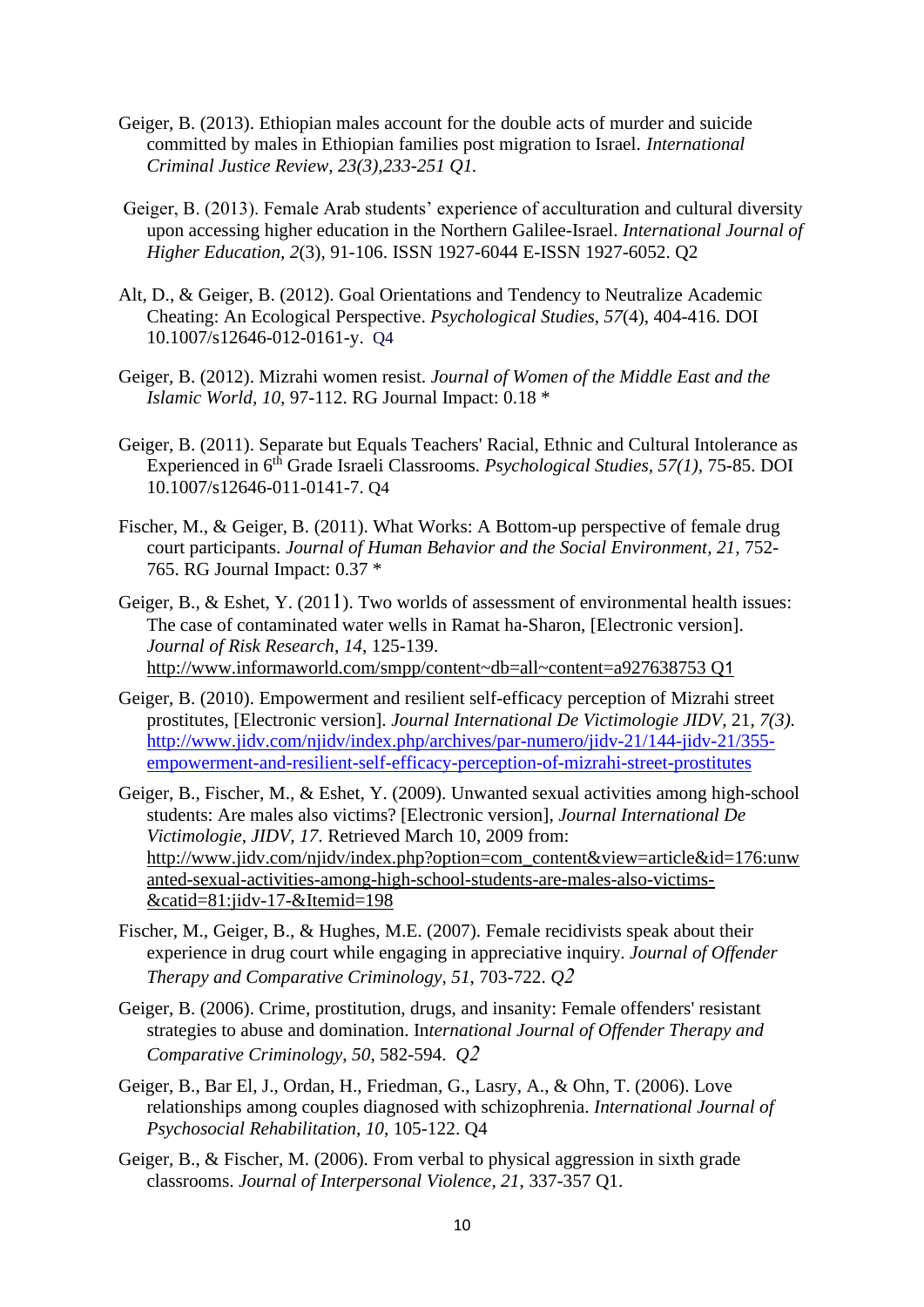- Geiger, B., & Fischer, M. (2005). Naming oneself criminal: Gender differences in identity negotiation. I*nternational Journal of Offender Therapy and Comparative Criminology*, *49*, 194-209. Q2
- Geiger, B., Fischer, M., & Eshet, Y. (2004). Date-rape-supporting and victim-blaming attitudes among high school in a multiethnic society: Israel. *Journal of Interpersonal Violence*, *19*, 406-426. Q1
- Geiger, B., & Fischer, M. (2003). Israeli Female repeat offenders negotiating identity*. International Journal of Offender Therapy and Comparative Criminology*, *47*, 496-515 Q2.
- Geiger, B. (2002). From deviance to creation: Women's answer to subjugation. *Humanity and Society, 26*, 214-227 Impact factor .16
- Geiger, B., & Timor, U. (2001). An inside look at prisoners' world of values. *Journal of Offender Rehabilitation*, *34*, 64-83. Q1
- Geiger, B. (2001). Counseling the poor, abused and neglected children in a fair society. *Directions in Mental Health Counseling*, *11*, Lesson 10 (Solicited).
- Geiger, B. (2000). Discipline and classroom management in K thru 8<sup>th</sup> grades, *Education*, *121*, pp. 383-393. Q2
- Geiger, B., & Fischer, M. (1999). Poor, abused, and neglected children's prospects in a fair society. *Aggression and Violent Behavior: A Review Journal*, *4*, 249-258 Q1
- Fischer, M., & Geiger, B. (1996). Resocializing young offenders in the kibbutz. *International Journal of Offender Therapy and Comparative Criminology*, *40*, 44-53. Q2
- Geiger, B. (1996). Plato and Rawls on correctional rehabilitation of juvenile offenders. *Journal of Offender Rehabilitation*, *23*, 49-59. Q1
- Geiger, B. (1996). A time to learn, a time to play: An application of Premack's principle to the classroom. *American Secondary Education*, *25*, 2-6.
- Fischer, M., & Geiger, B. (1994)*.* A model for reform following the kibbutz resocialization program*. Journal of Offender Rehabilitation*, *21*, 221-237*. Q1*
- Geiger, B. (1994). Stimulating moral growth in the classroom. *High School Journal*, *77*, 280-285. Impact factor .45
- Fischer, M., Teichman, M., & Geiger, B. (1985). The rehabilitation of young Israeli offenders: a kibbutz experiment. *International Journal of Offender Therapy and Comparative Criminology*, *29*, 277-280. Q2

# **דוחות מחקר** *Report Research*

- Geiger, B. (2017). *Immigrants* from France speak of multicultural competence and identity in Israel. *Research report submitted to the Institute for Immigration and Social Integration,* Ruppin Academic Center, Israel.
- Geiger, B. (2013) Single mothers in Higher Education. Research report submitted to the Mofet Research institute. Tel Aviv
- Geiger, B. (2009). Female Arab students engaged in an appreciative inquiry speak about the strength of their culture when accessing higher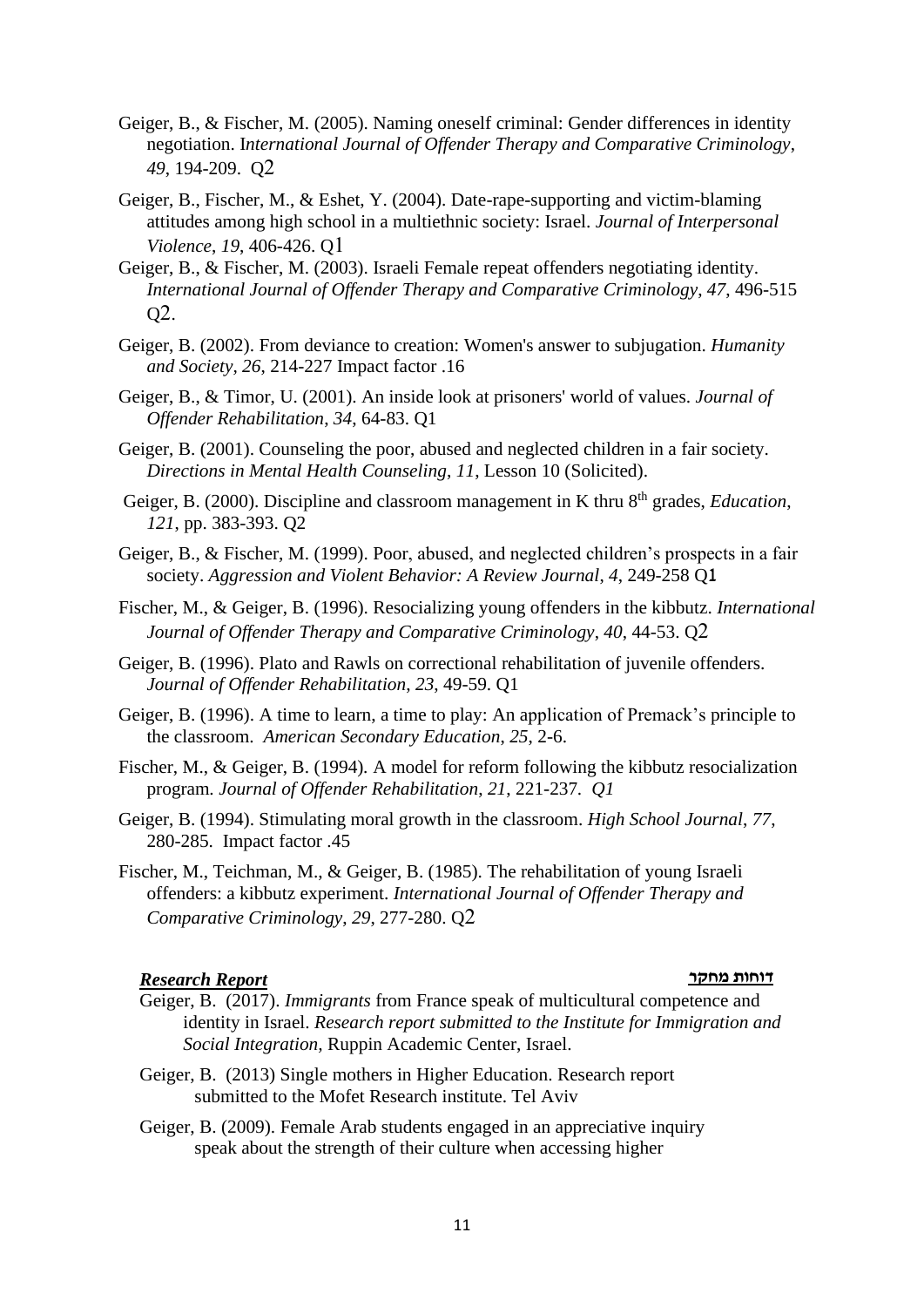education. *Research report submitted to Ministry of Higher Education* (in Hebrew).

Geiger, B. (2008). Teacher-students verbally abusive interaction in  $6<sup>th</sup>$  grade classrooms. Research report submitted to the Mofet Research institute. Tel Aviv (in Hebrew)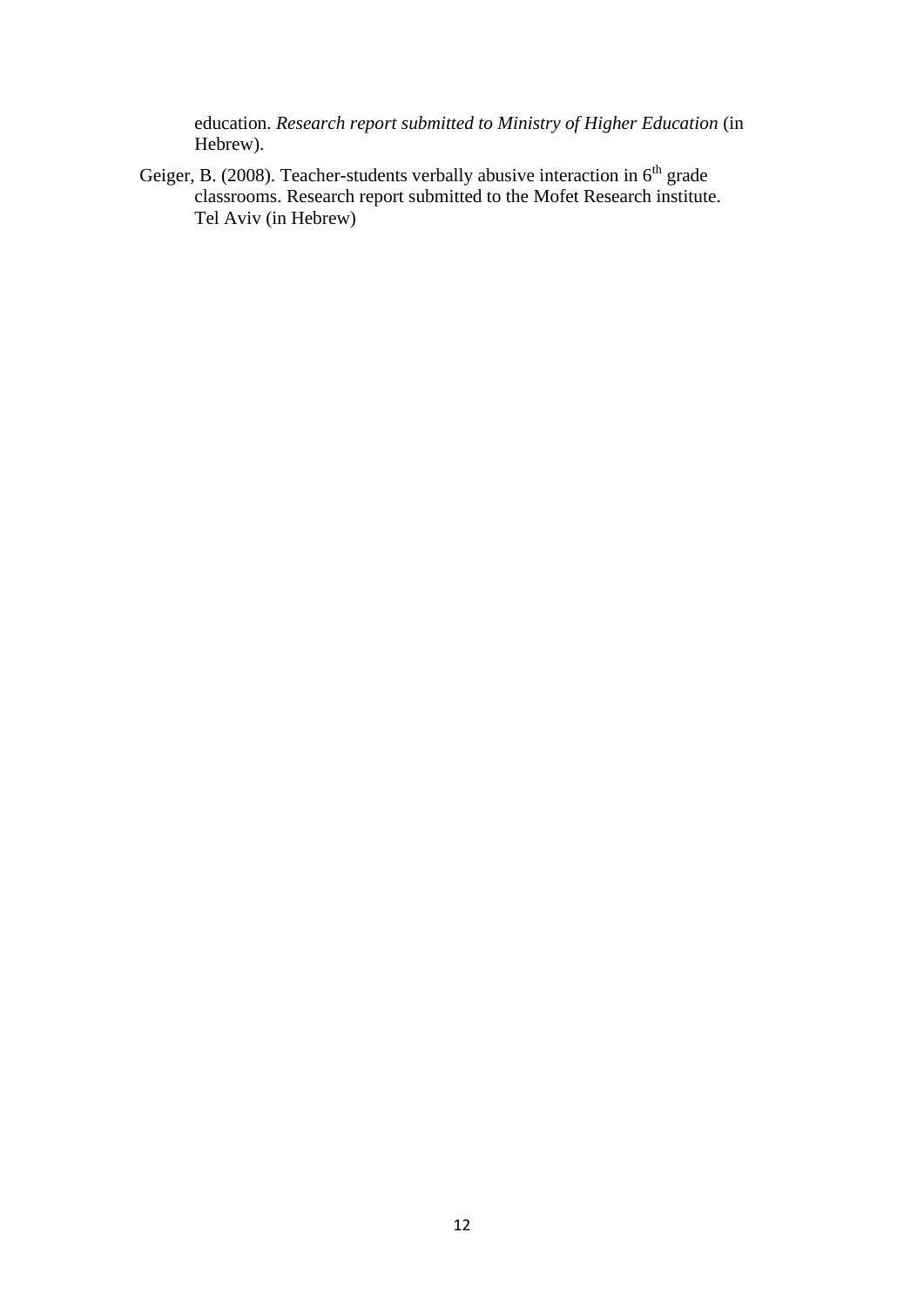ספרים ומאמרים שהתקבלו לפרסום *publication for accepted Articles*

Geiger, B. & Fischer, M. (2019) The one-time spinner and the spin thrill planner in the act of child molestation. *Journal of Interpersonal Violence* Q1 (Under Review)

גייגר, ב. (מאי 2019). אלימות ברחוב הישראלי ראיון הרדיו

גייגר,ב. (תאריך). ראיון ברדיו על המחאה האתיופית הראשונה

גייגר, ב. (4.4.2014). איד משיבים טוהר מידות לאקדמיה: *מהדורת החדשות* ע*רוץ*2

[http://www.mako.co.il/news-channel2/Channel-2-Newscast/Article](http://www.mako.co.il/news-channel2/Channel-2-Newscast/Article-ea13a17d783541004.htm)[ea13a17d783541004.htm](http://www.mako.co.il/news-channel2/Channel-2-Newscast/Article-ea13a17d783541004.htm)

גייגר, ב. (2009, דצמבר 28). *אלימות מילולית בין מורים לתלמידים בכיתות וי*, ועדת החינוך בכנסת ישראל.

[www.knesset.gov.il/protocols/data/rtf/chinuch/2009-12-28-01.rtf](http://www.knesset.gov.il/protocols/data/rtf/chinuch/2009-12-28-01.rtf)

גייגר, ב. ) ,2009 דצמבר 28(. אלימות מילולית בין מורים לתלמידים בכיתות ו'. [ישיבה של ועדת](http://oknesset.org/committee/meeting/473/) [החינוך, התרבות והספורט בתאריך י"א טבת תש"ע.](http://oknesset.org/committee/meeting/473/) <http://oknesset.org/committee/meeting/473>

גייגר, ב. (2009, דצמבר 14). *אלימות מילולית בין מורים לתלמידים בכיתות וי*. ראיון ברדיו עם יעל צדוק השעה האכזרית ישראל.

cafe.themarker.com/view.php?t=1367220 - 50k

- גייגר, ב. (2009, דצמבר 11). אלימות מילולית בין מורים לתלמידים בכיתות ו*י. ההורים : על* משפחה וילדים.
- גייגר, ב. (2009, דצמבר 11). *אלימות מילולית בין מורים לתלמידים בכיתות וי*. ליור פרידמן כתבה www.haaretz.com/hasite/spages/1134431.html - .בארץ-און ליין

# *PAPERS PRESENTED AT SCIENTIFIC* **מדעיים בכנסים הרצאות** *CONFERENCES*

#### גייגר, ב. ) יונ*202)* . ישראלי עם תערובת צרפתית. עולה צרפת מדברים על בניית זהות רב תרבותית כנס מרצאים מכללה אקדמית גליל מערבי.

- גייגר, ב. (מאי 2018). תפיסת עצמאות, הערכה עצמית ומוביליות חברתית של סטודנטיות מעדות שונות בגליל. מרכז צפת לחקר קהילות ותרבויות בגליל. צפת
	- גייגר, ב. (יוני 13, 2017). האם שכחנו את האבותי. חשיבות מעורבות האב ביונקות מטוטלת השוויון בין המינים *:*מעמדם של גברים בסכסוכים זוגיים*-* בין צדק היסטורי לעוול פרטי. האקדמית גליל מערבי.
	- גייגר, ב. (מאי, 2017). *הערכת תכנית שיקום עברייני מין בכלא מזוית* רא*ייתם של המשתקמים*. כנס האגודה הישראלית לקרימינולוגיה: "פשיעה ,קורבנּות ומערכת אכיפת החוק :היבטים מקומיים ובינלאומיים". רמת רחל, ירושלים.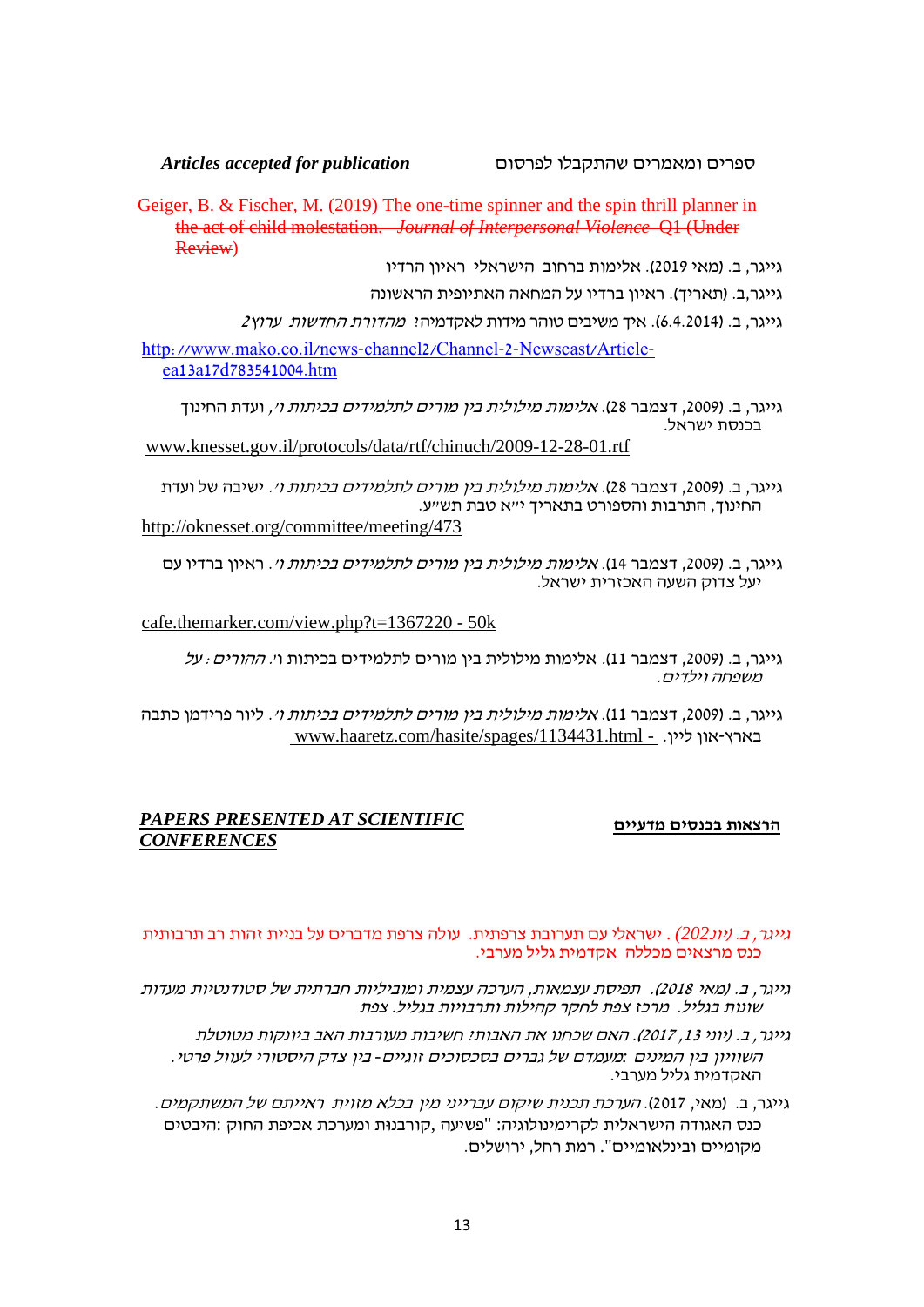- גייגר, ב. (אפריל , 2017). מזווית ראיתם אלימות מילולית של מורים כלפי תלמידי כיתות ו׳. נכס על אלימות כלפי נוער בבית ספר ובמשפחה. האקדמית גליל מערבי .
	- גייגר, ב. (מרס , 2017). *הסברי עברייני מיו על עבריתם* . יום יעוו לרגל הוצאה לאור של גליוו 18 של צוהר לבית הסוהר עבירות ועונשים בישראל. בר אילו, תל אביב.
	- גייגר, ב. (מאי, 2012). *גברים מכים בעדה האתיופית והתמודדות עם התופעה*. כנס על אלימות במשפחה. מכללה אקדמית צפת.
	- גייגר, ב. (יוני, 2011). *הבדלים בין נשים וגברים במתן דין וחשבון על* ע*יסוקם ופשע ובניית זהות* חיובית. פשיעה ורודה: נשים, עבריינות ופשיעה. מרכז האוניברסיטאי אריאל.
- גייגר, ב. )יוני, 2011(. אל תקראי לי טיפש! אלימות מילולית ורגשית בין מורה לתלמיד בכיתות ו'. קלידוסקופ של תופעת הפגיעה וההתעללות בילדים ובני נוער. כנס מכון חרוב: אוניברסיטת חיפה.
- גייגר, ב. (יוני, 2011). *האם חזרנו לשנות ה- 50*: א*פליה עדתית ותרבותית של מורים כפי שהיא* משתקפת בע*יני תלמידי כיתות ו<sup>,</sup>. לכנס השנתי של האגודה הישראלית לחקר תולדות החינוד* רב-תרבותיות בתולדות החינוך בארץ ישראל ובתפוצות, מכללת אחווה, ישראל.
- גייגר, ב. (פברואר, 2010). *סטודנטיות ערביות מעדות שונות חוקרות את הרב-תרבותיות ואפליה* במכללות האזוריות בגליל. הגליל כמרחב מרובה תרבויות, אורנים: המכללה האקדמית לחינוך.
- גייגר, ב. (פברואר, 2010). זונות רחוב מזרחיות עוצמה ומסוגלות אישית במצבי סיכון. הכנס הסוציולוגי ה 41- של האגודה הסוציולוגית הישראל ית, המכללה האקדמית גליל מערבי, עכו.
	- גייגר, ב. (פברואר, 2008). ע*ולמן הפנימי של לוחמות מג״ב. מושב על תקשורת ומגדר*. הכנס הסוציולוג י ה 39- של האגודה הסוציולוגית הישראלית, אוניברסיטת תל אביב .
	- גייגר, ב. (פברואר, 2008). *מין מסוכן : זנות, סמים ומחלות מין*. מושב על מין ומיניות. הכנס הסוציולוג י ה 39- של האגודה הסוציולוגית הישראלית, אוניברסיטת תל אביב.
- גייגר, ב. (פברואר, 2008). *האם חזרנו אל שנות ה-50 יאפליה, גזענות כלפי תלמידי כיתות וי.* מושב על עדתיות. הכנס הסוציולוגי ה39- של האגודה הסוציולוגית הישראלית, אוניברסיטת תל אביב.
	- גייגר, ב. ועשת, י. (מאי, 2007). *השתלבות נשים דרוזיות בחברה הישראלית בלימודים ובעבודה*. כנס מחקרי הגליל ה,9- המכללה האקדמית ת ל-חי.
- גייגר, ב., עשת, י. וגבריאל, ד. (מאי, 2007). *השתלבות נשים דרוזיות בחברה הישראלית בלימודים* ובעבודה מחקר השוואתי בין נשים נשואות לאלו שאינן נשואות לא נשי כוחות ביטחון . הכנס ה - 31 של האגודה הישראלית ללימודי המזרח התיכון והאסלאם )אילמ"א(, אוניברסיטת תל –אביב.
	- גייגר, ב. (מאי, 2007). *אלימות מילולית וגזענות עדתית.* יום עיון בנושא אלימות בחברה הישראלית, המכללה האקדמית צפת.
	- גייגר, ב. (מאי, 2007). *נשים דרוזיות: התעללות, הורות וגרושים.* הרצאה מוגשת במסגרת הפרויקט נשים בעידן שינויי. המכללה האקדמית צפת.
	- גייגר ב., עשת, י. וגבריאל, ד. (פברואר, 2007). *תפיסת שינוי והשתלבות האישה הדרוזית הנשואה* לאנשי קבע בעבודה. הכנס הסוציולוגי ה- 38 של האגודה הסוציולוגית הישראלית, אוניברסיטת חיפה.
	- גייגר, ב . (פברואר, 2007). *נשים דרוזיות, מכות ילדים וגירושיו*, הכנס הסוציולוגי ה-38 של האגודה הסוציולוגית הישראלית. להיות מיעוט בישראל מבט השוואתי, אוניברסיטת חיפה.
	- .<br>גייגר, ב. (פברואר, 2005). *אסטרטגיות התנגדות יום יומיות של נשים דרוזיות לאלימות בני* זוגו הכנס הסוציולוגי ה 36- של האגודה הסוציולוגית הישראלית, המכללה האקדמית תל חי.
	- אביר, א., גייגר, ב. ועשת, י. (ספטמבר, 2005). *איום סביבתי ודאגה ציבורית*. כנס נציבות המים, רמת השרון.
	- גייגר, ב. ובר-אל, ג. (דצמבר, 2004). *אהבה בין זוגות עם סכיזופרניה.* כנס לאומי על שיקום, תל אביב.
	- גייגר, ב... פישר, מ. ועשת, י. (אוקטובר, 2003). ח*יזור אלים בקרב בני נוער.* הועידה הלאומית השנייה לקידום מעמד האישה, אוניברסיטת בן גוריון, באר שבע.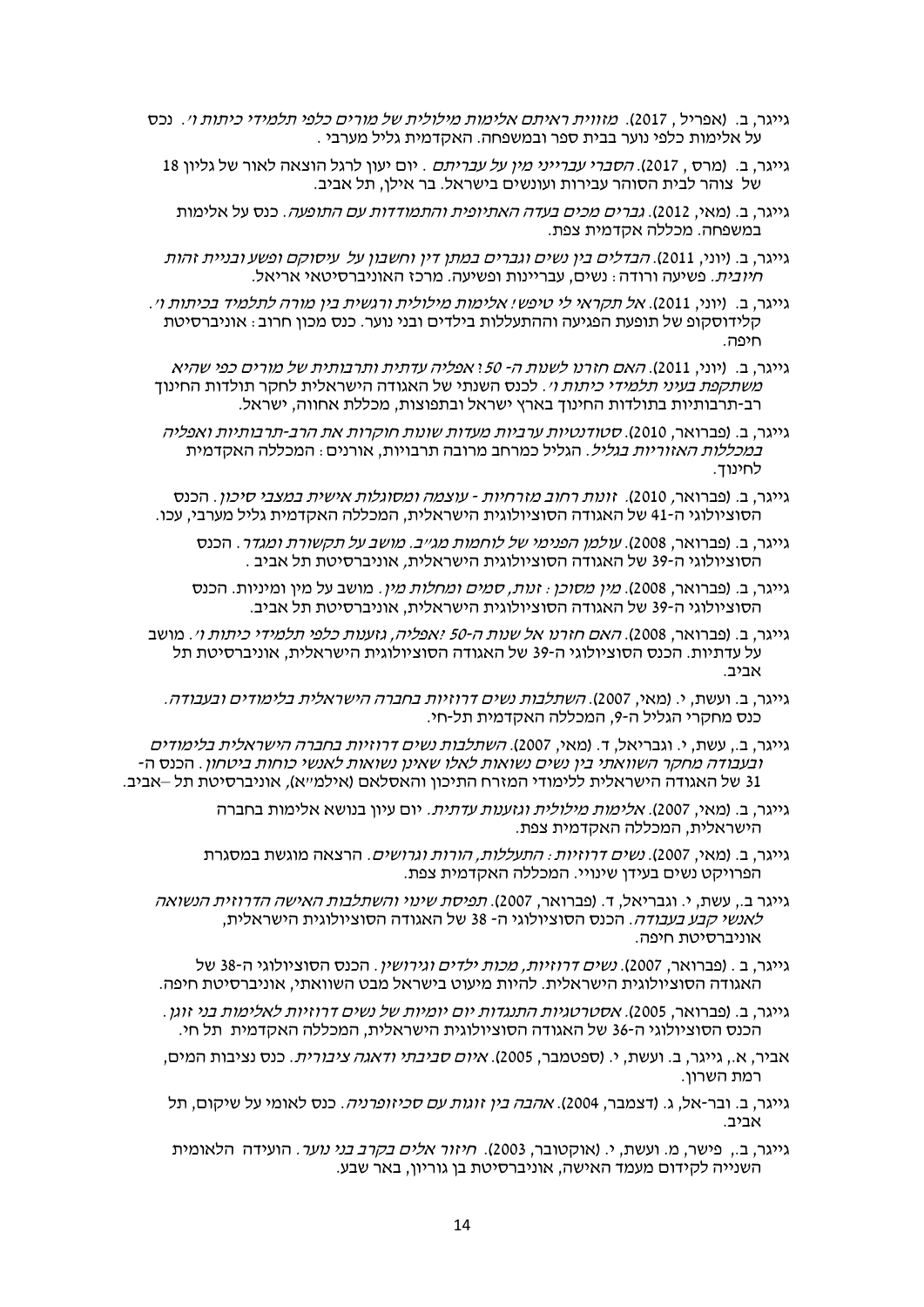גייגר, ב., פישר, מ. ועשת י. (מאי 2000). *חיזור אלים בקרב בני נוער*. הועידה הלאומית לקרימינולוגיה, מכללת בית ברל.

- Geiger, B. & Fischer M. (2019, Sept.). *Identifying on-line sexual predators.* Southern Criminal Justice Association. Nashville, Tennessee.
- Geiger, B. & Fischer M. (2021, Jan.). *The one-time Spinner and the Spin thrill seeker in sex offenses against children*. 36 th . San Diego International Conference on Child and Family Maltreatment San Diego.
- Geiger, B. (2019, Sept.). Chair of the panel: "*If you looked you would see!"* Southern Criminal Justice Association. Nashville, Tennessee.
- Geiger, B. & Fischer M. (2019, Sept.). *An Inside look at Israeli police critical first responders*. Southern Criminal Justice Association. Nashville, Tennessee
- Geiger, B., & Fischer, M. (Nov.13, 2019). *Gender differences in identity negotiation. Paper presented at the 75th meeting of the American Society of Criminology.* San Francisco.
- Geiger, B. & Fischer, A. (Nov.15, 2019). *Don't call me stupid! 6th . Graders' Experience of Teachers' Maltreatment.* Paper presented at the 75<sup>th</sup> meeting of the American Society of Criminology. San Francisco.
- Geiger, B. & Fischer, A. (Nov.15, 2019). *The One Time Spinnner and the Spin-Thrill Seeker in the Act of Child Molestation* Paper presented at the 75<sup>th</sup> meeting of the American Society of Criminology. San Francisco.
	- Geiger, B. & Fischer M. (2018, Nov). *What Works in Israeli Prison-Based Sexoffender Rehabilitation Programs: Program Participants' Perspective.* American Society of Criminology.American Society of Criminology. Atlanta, **GA**
	- Geiger, B. (2018, Feb.) Sixth graders in Israel recount their experience of verbal abuse by teachers in the classroom. 32nd San Diego International Conference on Child And Family Maltreatment San Diego.
	- Geiger, B. (2017, Nov) What Works in Israeli Prison-Based Sex-offender Rehabilitation Programs: Program Participants' Perspective. American Society of Criminology. Philadelphia
	- Geiger, B. (2017, Jan. 30th). *Sixth graders in Israel recount their experience of verbal abuse by teachers in the classroom*. 1st Annual Conference on Academic Research in Education (CARE), Las Vegas
	- Geiger, B. (2017, Jan. 30th). *Ethiopian Males Account for the Double Acts of Murder and Suicide Committed by Males in Ethiopian Families Post-migration*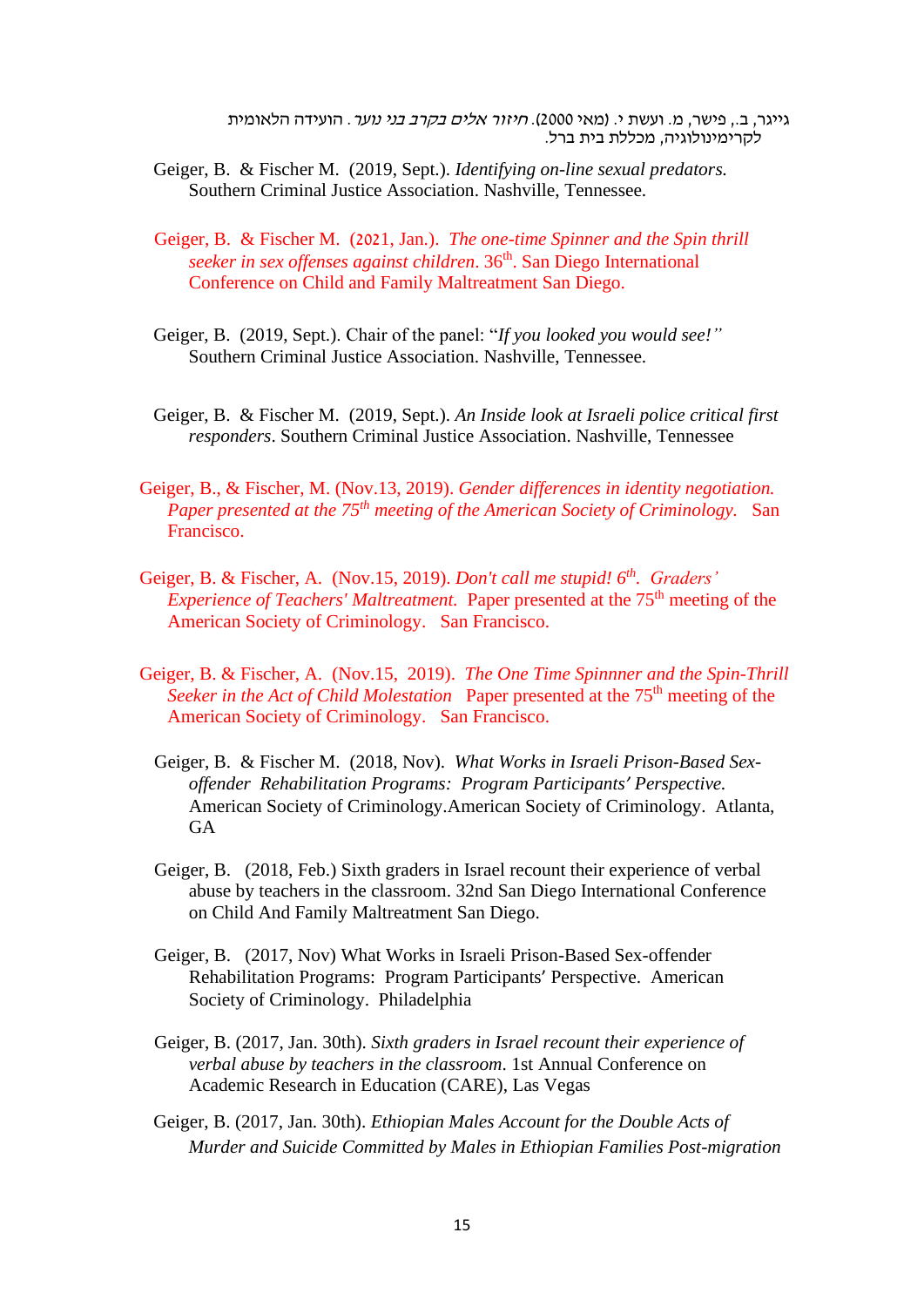*to Israel*. 29th Annual Ethnographic & Qualitative Research Conference, Las Vegas

- Holmes, B. McClamy,C., Fischer, M. Geiger, B., & Edmonds,D. (2016, Nov). *Appreciative Inquiry with African American Participants in Drug Court.*  American Society of Criminology. New Orleans, LA.
- Geiger, B., & Fischer, M. (2016, Nov). *Sixth Graders Describe their Experience of Verbal/Emotional Abuse by Teachers in the Classroom*. American Society of Criminology. New Orleans, LA.
- Geiger, B., & Fischer, M. (2016, Nov). *Israeli Police First Responders' Inside World During Terrorist Bomb Site Evacuation*. American Society of Criminology. New Orleans, LA.
- Geiger, B., & Fischer, M. (2016, May). *The Inside World of CI Police First Responders*. 17th conference of International Academy for Investigative Psychology's. New York, New York.
- Holmes, B., Geiger, B., Miller, C., Fischer, M., Edmonds, D., & Nolan, J. (2015, Nov 17). *Effective Drug Courts for Minority Women*. American Society of Criminology, Washington, DC.
- Fischer, M., Holmes, B., Geiger, B., & Miller, C. (2015, Sept 10). *Effective Drug Courts for Minority Women*. Southern Criminal Justice Association, Charleston, South Carolina.
- Geiger, B. (2015, June-July). *Did we go back to the 50's. Teachers' Racial, Ethnic and Cultural Intolerance as Experienced in Israeli 6th Grade Classrooms*. Education for the 21st Century: Multiculturalism, Children's Rights and Global Citizenship. Gordon College International Conference. Haifa, Israel .
- Geiger, B. (2015, June). *Ethiopian males account for the double acts of murder and suicide committed by males in Ethiopian families post-migration*. 28th World Congress of the International Association for Suicide Prevention. Montreal, Canada.
- Geiger, B. (2015, June). *Separate but Equal: Teachers' intolerance for ethnic and cultural diversity as experienced in 6th grade Israeli classrooms*. Education for the 21st Century: Multiculturalism, Children's Rights and Global Citizenship. Haifa, Israel.
- Geiger, B. (2015, June). *Ethiopian males for the suicide committed by males in Ethiopian families post-migration to Israel*. The 28th World Congress [of the International Association for Suicide Prevention.](http://iasp2015.com/) Montreal, Canada.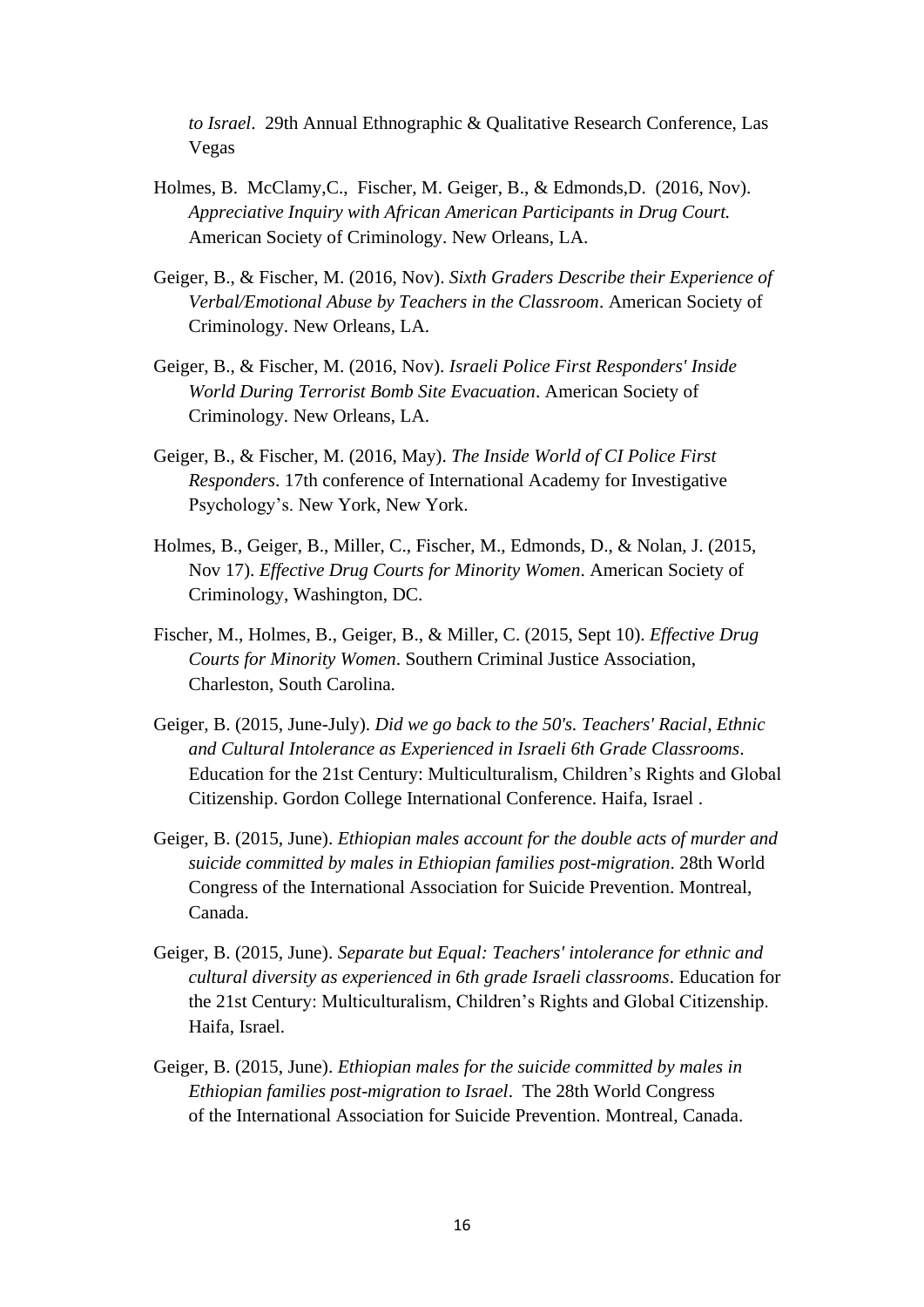- Geiger, B. (2015, March). *Incarcerated Sex offenders in rehabilitation account for their offense. Crime Scene: Offender, Victim and Bystander Program*. Ariel International conference, Israel.
- Fischer, M., & Geiger, B. (2015, March). *A prison-based sex-offender rehabilitation program evaluated by program participants*. Paper presented at the Academy of Criminal Justice Orlando, Florida USA.
- Geiger, B. (2014, March). E*thiopian males account for the double acts of murder and suicide committed by males in Ethiopian families post-migration to Israel*. Brenda Geiger, *Western Galilee College.* Who pays the price? Society, victims and offenders. Ariel International conference, Israel.
- Geiger, B., Fischer, M., & Hod, Y. (2013, Nov.). *Police First Responders' Inside World in Suicide Bomb Attack Evacuation*. Paper presented at the American Society of Criminology. Atlanta, Georgia. USA.
- Geiger, B., & Fischer, M. (2013, Nov.). *The Inside World of Incarcerated Sex Offenders in Treatment*. Paper presented at the American Society of Criminology. Atlanta, Georgia. USA.
- Geiger, B. (2012, Sept.)*. In their own words: Batterers from Ethiopia*. 40th Annual Conference of the European Group for the Study of Deviance and Social Control. University of Nicosia, Cyprus.
- Geiger, B. (2012, June). *On gender equality in Israel*. Gender lectures. Paper presented at the Western Galilee College, Israel.
- Fischer, M., & Geiger, B. (2012, March). *Female drug court participants motivation to change*. Paper presented at the Academy of Criminal Justice NY, NY USA.
- Geiger, B., & Fischer, M. (2012, March). *In their own words: Batterers from Ethiopia.* Paper presented at the Academy of Criminal Justice NY, NY USA.
- Fischer, M., & Geiger, B. (2012, March). *Teacher Verbal abuse, Hazing and Bullying in Israel.* Paper presented at the Academy of Criminal Justice NY, NY USA.
- Alt, D., & Geiger, B. (2012, February). *Motivation and attitude toward cheating: An ecological perspective*. Mixed Method of inquiry. The 5th Israeli Conference of Qualitative Research "Qualitative Inquiry and the Challenge of Social Change" Ben-Gurion University Negev. Israel.
- Geiger, B., Malkamo, A., & More, A. (2012, January)*. Accounting for domestic violence, murder and suicide from the perspective of Ethiopian male immigrant in Israel*. Facing Secularization: The Modern Jewish Family Between Tradition and Modernity Historical, International conference. Western Galilee College, Akko, Israel.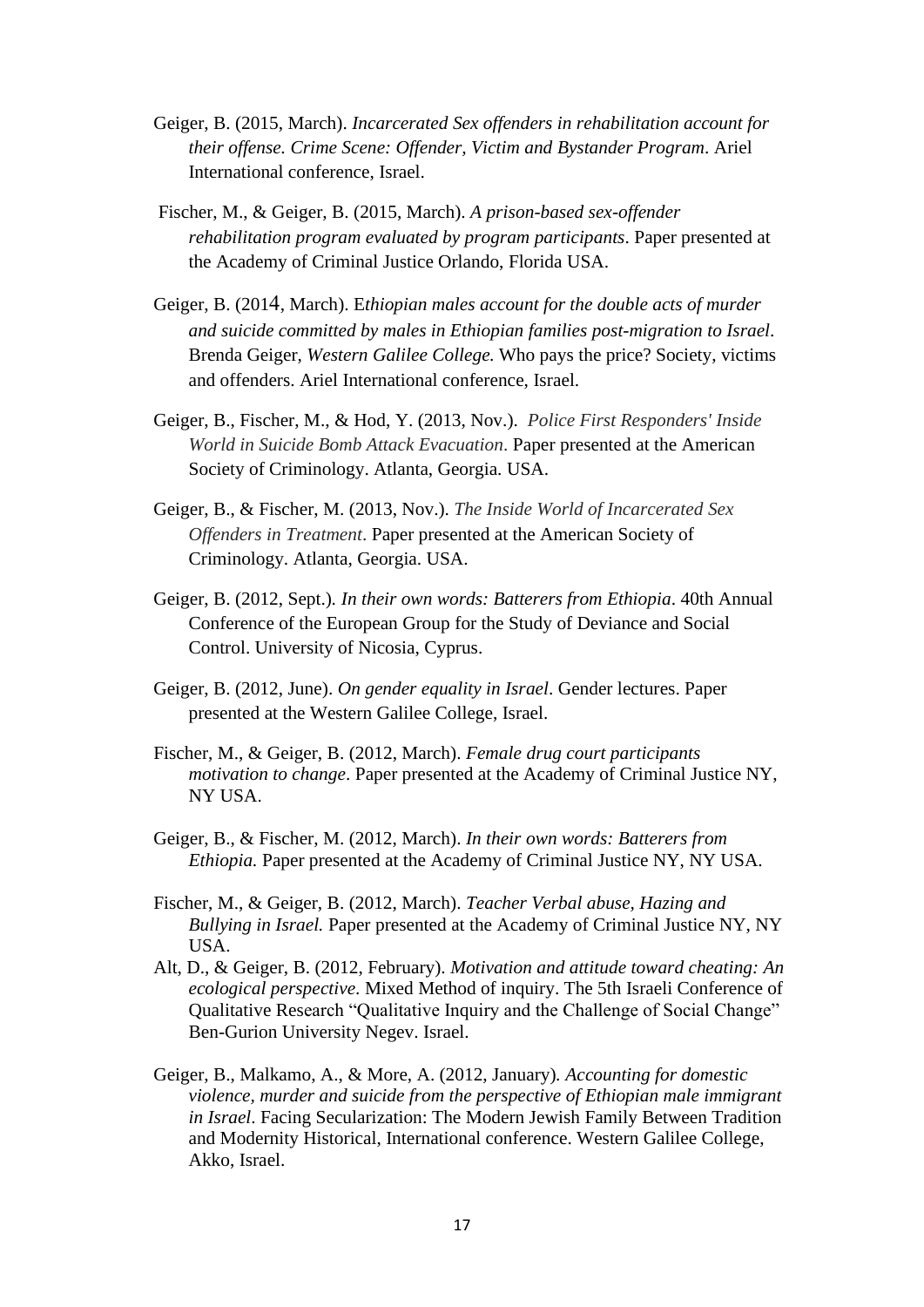- Geiger, B., Malkamo, A., & More, A. (2011, November). *Accounting for why Ethiopian males batter: from the perspective of Ethiopian male immigrant in Israel*. Paper presented at the American Society of Criminology Meeting, Washington, D.C.
- Geiger, B. (2011, June)*. Naming oneself criminal: Gender differences in identity negotiation*. *39th Annual Conference of the European Group for the Study of Deviance and Social Control*. Universite de Savoie, France.
- Geiger, B. (2011, June). *Don't call me stupid! 6th Graders' Experience of Teachers'*. Maltreatment The International Conference - "Kaleidoscope of Child Maltreatment", University of Haifa, Israel.
- Geiger, B. (2011, May). *Naming oneself criminal: Gender differences in identity negotiation*. Pink Crime: Women, Crime & Punishment International Conference Ariel & Netanya - Israel.
- Geiger, B., & Fischer, M. (2010, November). *Going insane: Israeli Muslim women script of resistance to abuse and terror in the extended family*. Paper presented at the American Society of Criminology*,* Crime and Social Institutions. San Franscisco, Ca.
- Fischer, M., & Geiger, B. (2010, November). *Did we go back to the fifties? Discrimination and teachers' lack of tolerance.* Paper presented at the American Society of Criminology*,* Crime and Social Institutions. San Franscisco, Ca.
- Fischer, M., & Geiger, B. (2010, November). *What "works" in drug court: A bottomup female participant perspective.* Paper presented at the American Society of Criminology*,* Crime and Social Institutions. San Franscisco, Ca.
- Fischer, M., & Geiger, B. (2010, September). *Engaging female drug court participants in appreciative inquiry*. Paper presented at the Southern Criminal Justice Association: Using criminal justice research to improve the community. Clear Water, Florida.
- Geiger, B., & Fischer, M. (2010, September)*. Going insane: Israeli Muslim women script of resistance and terror in the extended family .*Using criminal justice research to improve the community. Paper presented at the Southern Criminal Justice Association. Clear Water, Florida.
- Geiger, B., & Fischer, M. (2010, September). *Did we go back to the fifties? Racial discrimination and teachers' lack of tolerance.* Using criminal justice research to improve the community. Paper presented at the Southern Criminal Justice Association*,* Using criminal justice research to improve the community. Clear Water, Florida.
- Geiger, B. (2010, August). *Did we go back to the fifties? Teachers ethnocentrism and disrespect of cultural diversity in 6th grade classrooms.* Paper presented at the International Standing Conference for the History of Education (ISCHE), Amsterdam, Netherlands.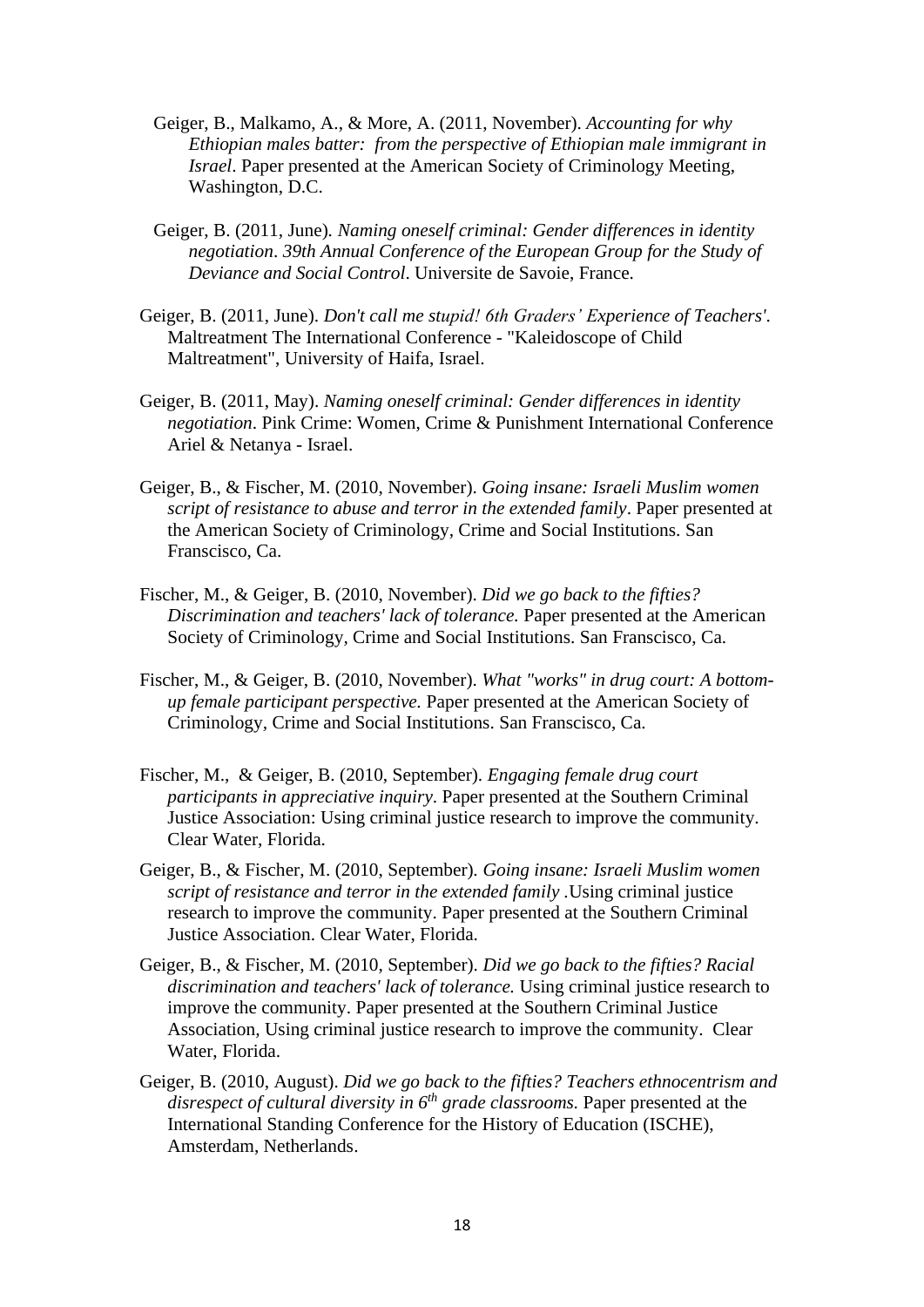- Geiger, B. (2010, May). *Arab female students' perception of cultural diversity and discrimination in the regional colleges of the Galilee.* Paper presented at the Faculty workshop: Minorities, Periphery, Education and Multiculturalism, Western Galilee College, Acre.
- Geiger, B., & Fischer, M. (2010, February). *Resilient self-efficacy perception of Mizrahi street prostitutes.* Paper presented at the Academy of Criminal Justice Sciences, San Diego, Ca.
- Geiger, B. (2010, February). *Abused Druze women's trajectories of resistance*. Paper presented at the Academy of Criminal Justice Sciences*,* San Diego, Ca.
- Geiger, B. (2009, November). *Resilient self-efficacy perception of Mizrahi street prostitutes.* Paper presented at the American Society of Criminology*,* Philadelphia, PA.
- Fischer, M., Geiger, B., & Fischer, A. (2009, November). *Female drug court participants discuss bottoming out and motivation to change.* Paper presented at the American Society of Criminology, Philadelphia, PA.
- Geiger, B., Fischer, M., & Eshet, Y. (2009, November). *Unwanted sexual activities among high-school students: Are males also victims?* Paper presented at the American Society of Criminology, Philadelphia, PA.
- Geiger, B. (2009, September). *Resilient self-efficacy perception of Mizrahi street prostitutes.* Paper presented at the European Society of Criminology Conference, Ljubljana, Slovenia.
- Geiger, B*.*, & Fischer M. (2008, November). *Verbally and emotionally abusive teacher-student interaction in sixth grade Israeli classrooms*. Paper presented at the American Society of Criminology, Saint Louis, MO.
- Fischer, M., & Geiger, B. (2008, November). *The poor, abused, and neglected children in a fair society.* Paper presented at the American Society of Criminology, Saint Louis*,* MO.
- Geiger, B. (2008, September). *Unwanted sexual activities among high-school students: Are males also victims?* European Society of Criminology, Edinburgh, Scotland.
- Geiger, B. (2008, March). *Violence as social conflict*. Paper presented at the Conference on Violence in Israeli Society: Crime and Social enforcement*,* Zefat.
- Fischer, M., Geiger, B., Holmes, B., & Eshet, Y. (2008, March). *Perception of the police in two cities in Virginia.* American Justice Rethoric or Reality. Paper presented at the Academy of Criminal Justice Sciences, 45<sup>th</sup> Annual Meetting, Cincinnati, Ohio.
- Geiger, B*.*, Fischer M., & Hughes, M.E. (2008, March). *Female participants assessment of their experience in a North California drug court*. Paper presented at the American Justice Rethoric or Reality. Academy of Criminal Justice Sciences,  $45<sup>th</sup>$  Annual Meeting, Cincinnati, Ohio.
- Geiger, B., Fischer M., & Hughes, M.E. (2007, September). *Female recidivists speak about their experience in drug court while engaging in appreciative inquiry.* Paper presented at the European Society of Criminology: Crime, crime preventions and communities in Europe, Bologna.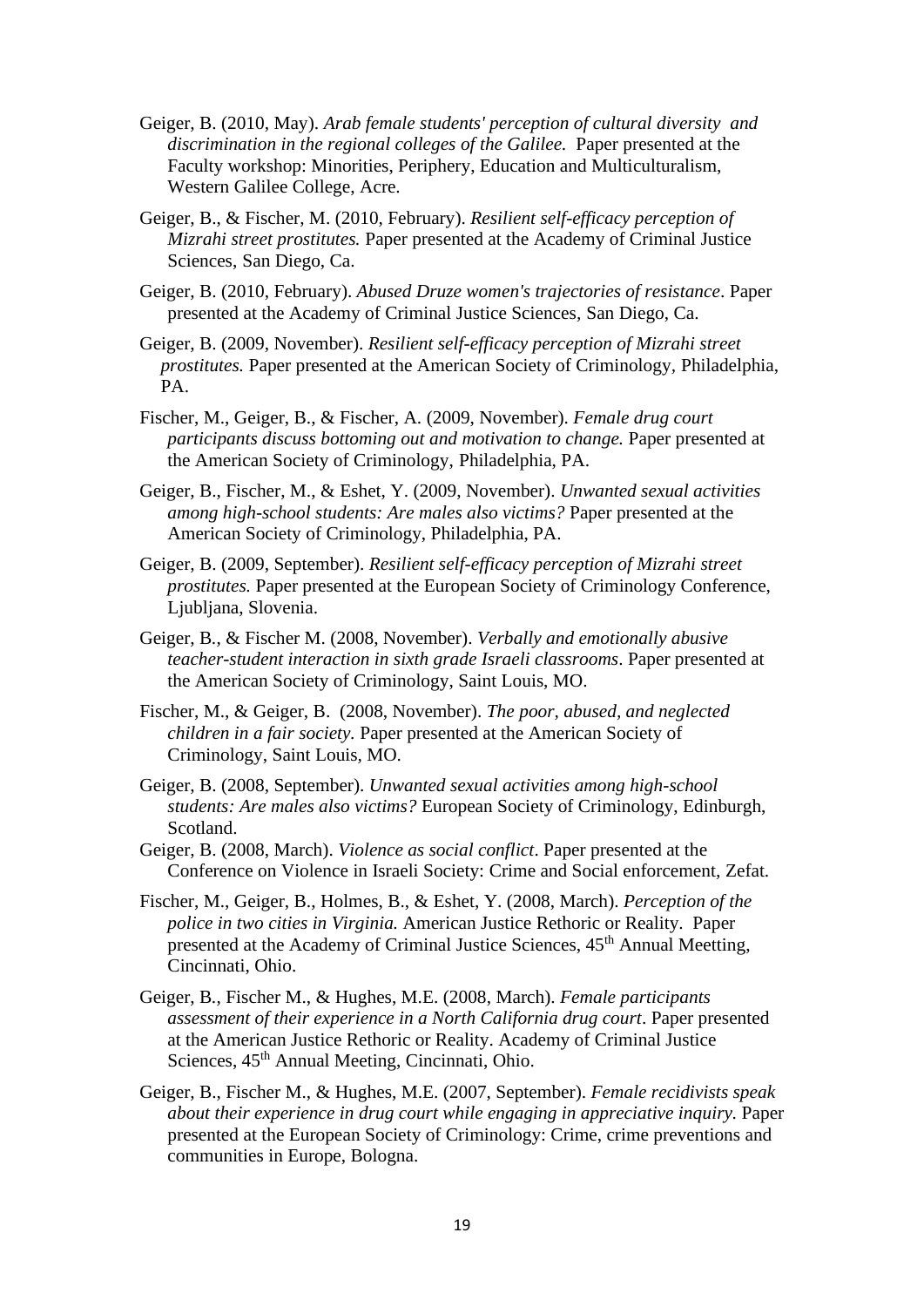Geiger, B., Fischer M., & Hughes, M.E. (2007, November). *Female recidivists speak about their experience in drug court while engaging in appreciative inquiry.* Paper presented at the American Society of Criminology, Atlanta, Georgia.

Geiger, B. (2007, June). *Crime, prostitution, drugs, and insanity: Female offenders'*  resistant strategies to abuse and domination. Paper presented at the 30<sup>th</sup> congress of the International Academy of Law and Mental Health (IALMH), Padua.

Geiger, B., & Bar-El, J. (2007, June). *Group Shiatzu massage with persons diagnosed with schizophrenia.* Paper presented at the 30<sup>th</sup> congress of the International Academy of Law and Mental Health (IALMH), Padua.

Fischer, M., & Geiger, B. (2006, November). *A twenty year follow-up of the kibbutz resocialization program: Did it work, and why?* Paper presented at the Annual Conference of the American Criminological Association, Los Angeles, CA.

Fischer, M., & Geiger, B. (2006, November). *Female repeat offenders negotiating identity.* Paper presented at the Annual Conference of the American Criminological Association, Los Angeles, CA.

Geiger, B. (2006, August). *Crime, prostitution, drugs, and insanity: Female offenders' resistant strategies to abuse and domination*. Paper presented at the 6th European Criminological Conference: Structural and developmental Dimensions and their implications for policy, Tübingen.

Geiger, B. (2006, June). *A Druze woman Resist*. Paper presented at the Second interdisciplinary Israeli conference on Qualitative Research methods, Tel Aviv.

- Geiger, B., & Fischer M. (2006, March). *Crime, prostitution, drugs, and insanity: Female offenders' resistant strategies to abuse and domination*. Paper presented at the Academy of Criminal Justice Science, 43rd Annual meeting. Investing In Quality: Investing in Quality: The Philosophy and Practice of Assessment in Criminal Justice, Baltimore, Maryland.
- Geiger, B., & Fischer M. (2006, March). *Naming oneself criminal: Gender differences in identity negotiation*. Paper presented at the Academy of Criminal Justice Sciences, 43rd Annual meeting. Investing in Quality: The Philosophy and Practice of Assessment in Criminal Justice, Baltimore, Maryland.
- Geiger, B., & Fischer M. (2005, November). *Naming oneself criminal: Gender differences in identity negotiation.* Paper presented at the American Society of Criminology, Toronto.
- Geiger, B., & Fischer M. (2005, August). *Naming oneself criminal: Gender differences in identity negotiation.* Paper presented at the 14th World Congress on Criminology, Preventing Crime and Promoting Justice: Voices for Change, Philadelphia, PA.
- Geiger, B. (2005, August). *Crime, prostitution, drugs, and insanity: Female offenders' resistant strategies to abuse and domination*. Paper presented at the 14th World Congress on Criminology, Preventing Crime and Promoting Justice: Voices for Change, Philadelphia, PA.
- Geiger B., & Bar El, J. (2005, July). *Love relationships among couple with Schizophrenia*. Paper presented at the 29<sup>th</sup> International Congress on Law and Mental Health, Paris.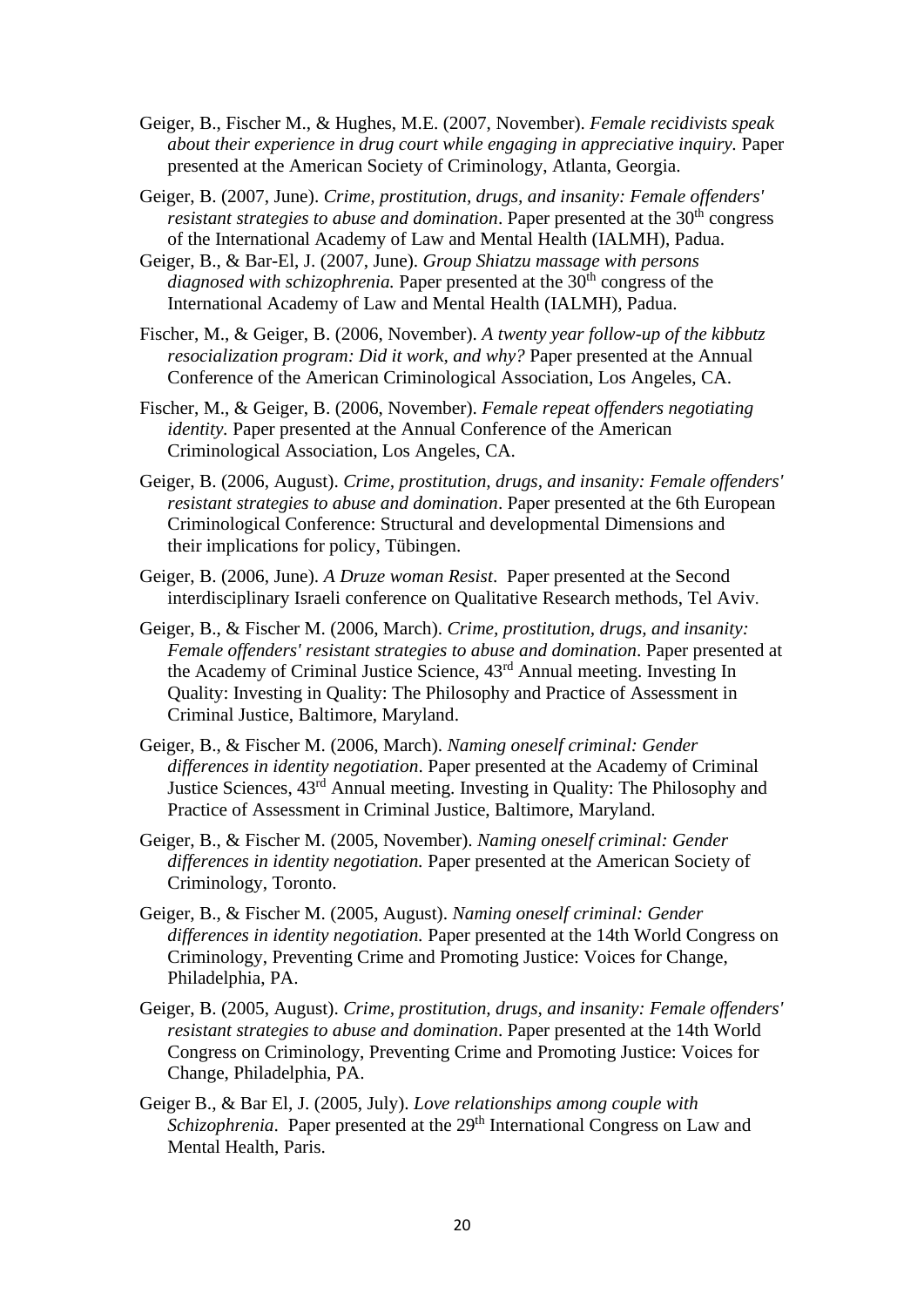- Geiger, B. (2005, July). *Naming oneself criminal: Gender differences in identity negotiation*. Paper presented at the 29<sup>th</sup> International Congress on Law and Mental Health, Paris.
- Geiger, B., Eshet, Y., & Abir, A. (2005, May). *Objective Damage & Subjective Public Concern: The Check and Balances of on a Central Environmental Issue-The Contaminated Water Wells of Ramat HaSharon.* Paper presented at the Israeli society for Ecology and Environmental Quality Sciences. Living with Global Change: Challenges in Environmental Sciences**,** Weisman Institute, Rehovot.
- Bar El, J., & Geiger, B. (2005, March)*. Couples of two people with schizophrenia, an additional burden or a blessing?* Paper presented at the 14th World Congress of World Association for Dynamic Psychiatry: Trauma - Attachment - Personality. Different Approaches, Different Paradigms, Cracow.
- Geiger B. (2004, May). *Reducing crimes among female repeat offenders*. Paper presented at the European Society of Criminology Conference, 1st Key Issues Conference. Paris.
- Geiger, B. (2004, March). *Conducting focused and in-depth interviews on verbal abuse in 6th grade classrooms.* Paper presented at the First Israeli Interdisciplinary Conference on Qualitative Research Methods, Tel Aviv.
- Geiger, B., & Fischer, M. (2003, November). *From verbal to physical aggression in Sixth grade Classrooms.* Paper presented at the Third Biennial Meeting of the Society for the Study of Human Development, Harvard University, Cambridge Massachusetts.
- Geiger, B., Fischer, M., & Eshet, Y. (2003, November). *Date Rape and Sexual Coercion Among High School Students.* Paper presented at the Conference on Emerging Adulthood, Harvard University, Cambridge Massachusetts.
- Geiger, B. (2003, June). *Mizrahi Women Resist: Arab and Mizrahi abused Women in Israel.* Paper presented at the International Conference on Gendered Space in Middle Eastern Societies and Cultures, Jerusalem.
- Geiger, B., & Fischer, M. (2003, April). *Israeli Female Repeat Offenders Negotiating Identity.* Paper presented at the Western Social Science Association Meeting. Las Vegas, Nevada.
- Geiger B., & Timor, U. (2002, July). *An Inside Look at Prisoners' World of Values*. Paper presented at the XXVIIth International Congress on Law and Mental Health, Amsterdam.
- Geiger B., Fischer, M., & Eshet, Y. (2002, April). *Dating and sexual coercion among Israeli high school students.* Paper presented at the The 17th Biennial Conference on Human Development, Charlotte, North Carolina.
- Geiger, B. (1999, July). *Immigration and suicide in a multicultural society: Israel*. Paper presented at the International Conference on Immigration, Culture, and Crime, Jerusalem.
- Geiger, B. (1997, October). *Discipline and classroom management in k thru 8 th grades.* Paper presented at the Northeastern Educational Research Association, Ellenville, N.Y.